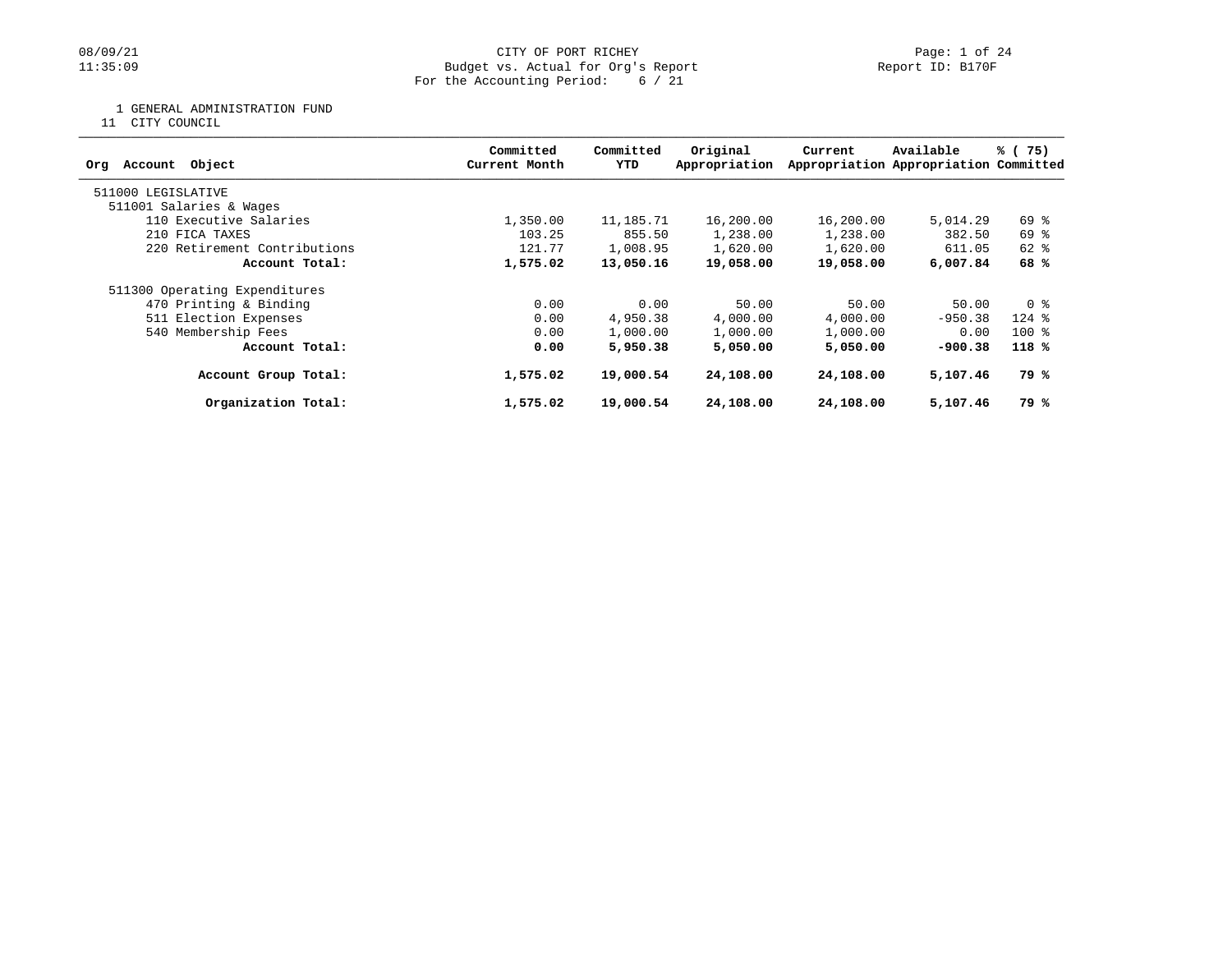## 08/09/21 CITY OF PORT RICHEY Page: 2 of 24<br>
Budget vs. Actual for Org's Report Page: 2 Of 24<br>
Page: 2 of 24 Budget vs. Actual for Org's Report For the Accounting Period: 6 / 21

1 GENERAL ADMINISTRATION FUND

12 ADMINISTRATIVE

| Account Object<br>Orq                | Committed<br>Current Month | Committed<br>YTD | Original<br>Appropriation | Current    | Available<br>Appropriation Appropriation Committed | % (75)    |
|--------------------------------------|----------------------------|------------------|---------------------------|------------|----------------------------------------------------|-----------|
| 512000 EXECUTIVE                     |                            |                  |                           |            |                                                    |           |
| 512001 Salaries & Wages              |                            |                  |                           |            |                                                    |           |
| 120 Regular Salaries & Wages         | 10,545.61                  | 64, 212.52       | 100,553.00                | 100,553.00 | 36,340.48                                          | 64 %      |
| 140 Overtime                         | 12.74                      | 12.74            | 0.00                      | 0.00       | $-12.74$                                           | $***$ $%$ |
| 149 Vehicle Allowance - City Manager | 150.00                     | 1,425.00         | 1,600.00                  | 1,600.00   | 175.00                                             | 89 %      |
| 210 FICA TAXES                       | 743.90                     | 4,776.43         | 7,693.00                  | 7,693.00   | 2,916.57                                           | 62 %      |
| 220 Retirement Contributions         | 1,054.45                   | 6, 369.06        | 10,056.00                 | 10,056.00  | 3,686.94                                           | 63 %      |
| 230 Health Insurance - Employee      | 4,358.82                   | 14,764.89        | 13,076.00                 | 13,076.00  | $-1,688.89$                                        | 113 %     |
| Account Total:                       | 16,865.52                  | 91,560.64        | 132,978.00                | 132,978.00 | 41, 417.36                                         | 69 %      |
| 512300 Operating Expenditures        |                            |                  |                           |            |                                                    |           |
| 301 Training                         | 672.68                     | 1,122.68         | 3,000.00                  | 3,000.00   | 1,877.32                                           | 378       |
| 328 Professional Services            | 0.00                       | 97,711.40        | 10,000.00                 | 10,000.00  | $-87,711.40$                                       | $977$ $%$ |
| 409 Cellular Phone                   | 142.74                     | 289.84           | 0.00                      | 0.00       | $-289.84$                                          | $***$ 2   |
| 461 Technology/Software Maintenance  | 0.00                       | 581.04           | 0.00                      | 0.00       | $-581.04$                                          | $***$ 8   |
| 502 Miscellaneous                    | 342.95                     | 342.95           | 200.00                    | 200.00     | $-142.95$                                          | 171 %     |
| 512 Small Equipment                  | 0.00                       | 420.00           | 0.00                      | 0.00       | $-420.00$                                          | $***$ 8   |
| 540 Membership Fees                  | 0.00                       | 880.00           | 1,200.00                  | 1,200.00   | 320.00                                             | 73 %      |
| 551 Document Recording Fees          | 9.12                       | 355.62           | 300.00                    | 300.00     | $-55.62$                                           | 119 %     |
| Account Total:                       | 1,167.49                   | 101,703.53       | 14,700.00                 | 14,700.00  | $-87,003.53$                                       | 692 %     |
| Account Group Total:                 | 18,033.01                  | 193,264.17       | 147,678.00                | 147,678.00 | $-45,586.17$                                       | $131*$    |
| Organization Total:                  | 18,033.01                  | 193,264.17       | 147,678.00                | 147,678.00 | $-45,586.17$                                       | $131*$    |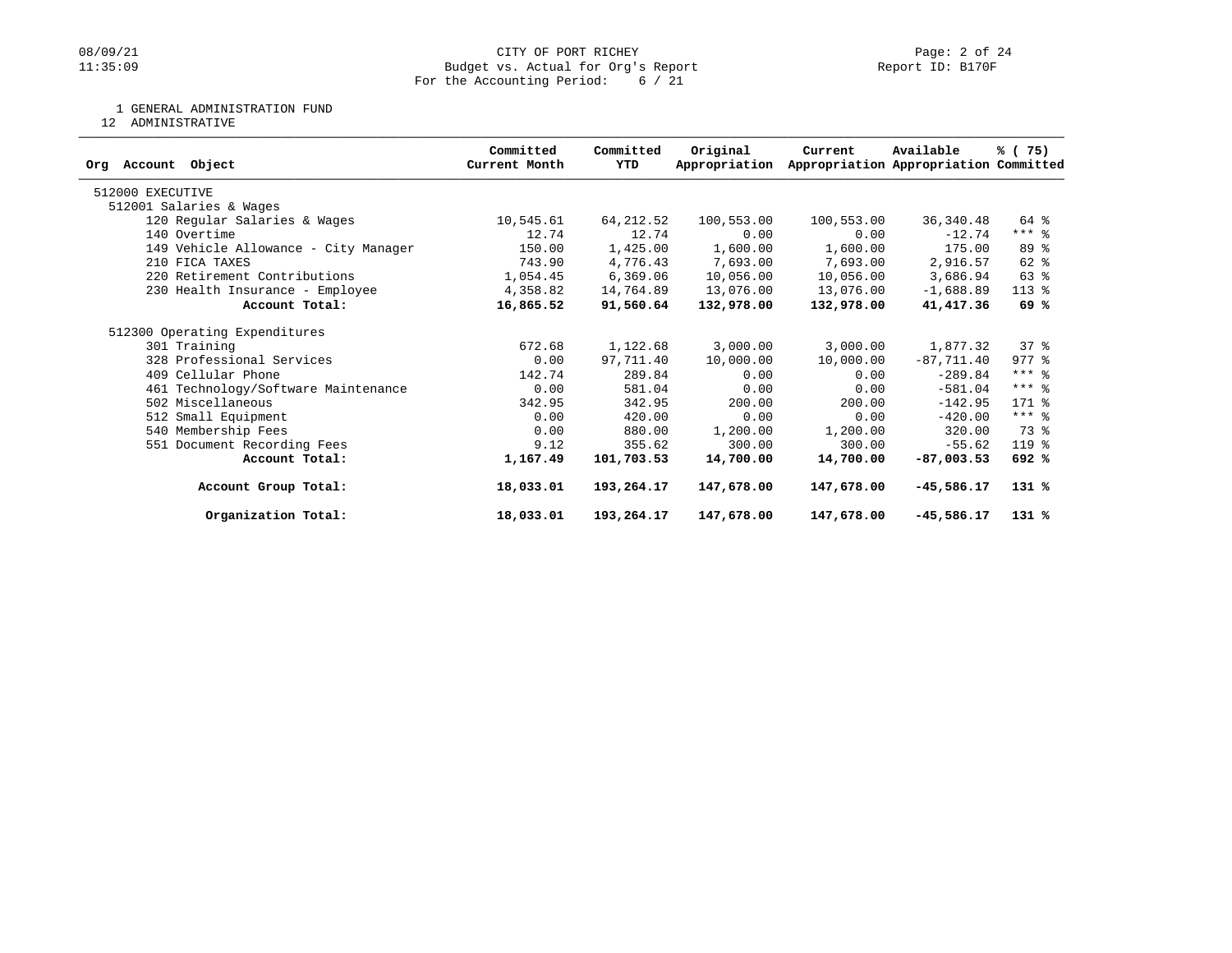## 08/09/21 CITY OF PORT RICHEY Page: 3 of 24<br>
Budget vs. Actual for Org's Report Page: 1 Page: 3 of 24<br>
Page: 3 of 24 Budget vs. Actual for Org's Report For the Accounting Period: 6 / 21

1 GENERAL ADMINISTRATION FUND

13 FINANCE

| Account Object<br>Orq               | Committed<br>Current Month | Committed<br>YTD | Original<br>Appropriation | Current    | Available<br>Appropriation Appropriation Committed | % (75)   |
|-------------------------------------|----------------------------|------------------|---------------------------|------------|----------------------------------------------------|----------|
| 513000 FINANCIAL & ADMINISTRATIVE   |                            |                  |                           |            |                                                    |          |
| 513001 Salary & Wages               |                            |                  |                           |            |                                                    |          |
| 120 Regular Salaries & Wages        | 6,391.14                   | 43,491.60        | 54,028.00                 | 54,028.00  | 10,536.40                                          | $80*$    |
| 140 Overtime                        | 0.00                       | 195.66           | 400.00                    | 400.00     | 204.34                                             | 49 %     |
| 210 FICA TAXES                      | 488.94                     | 3,323.34         | 4,156.00                  | 4,156.00   | 832.66                                             | $80*$    |
| 220 Retirement Contributions        | 639.12                     | 4,362.84         | 5,433.00                  | 5,433.00   | 1,070.16                                           | 80 %     |
| 230 Health Insurance - Employee     | 1,937.64                   | 7,276.89         | 12,853.00                 | 12,853.00  | 5,576.11                                           | 57%      |
| Account Total:                      | 9,456.84                   | 58,650.33        | 76,870.00                 | 76,870.00  | 18,219.67                                          | 76 %     |
| 513300 Operating Expenditures       |                            |                  |                           |            |                                                    |          |
| 301 Training                        | 0.00                       | 749.69           | 2,500.00                  | 2,500.00   | 1,750.31                                           | $30*$    |
| 328 Professional Services           | 20,757.45                  | 61,885.45        | 30,000.00                 | 30,000.00  | $-31,885.45$                                       | $206$ %  |
| 409 Cellular Phone                  | 0.00                       | 666.23           | 900.00                    | 900.00     | 233.77                                             | 74 %     |
| 461 Technology/Software Maintenance | 1.98                       | 10,397.20        | 10,000.00                 | 10,000.00  | $-397.20$                                          | $104$ %  |
| 502 Miscellaneous                   | 0.00                       | 242.44           | 300.00                    | 300.00     | 57.56                                              | 81 %     |
| 512 Small Equipment                 | 315.52                     | 586.63           | 2,000.00                  | 2,000.00   | 1,413.37                                           | 29%      |
| 540 Membership Fees                 | 20.00                      | 70.00            | 300.00                    | 300.00     | 230.00                                             | $23$ $%$ |
| Account Total:                      | 21,094.95                  | 74,597.64        | 46,000.00                 | 46,000.00  | $-28,597.64$                                       | $162*$   |
| Account Group Total:                | 30,551.79                  | 133,247.97       | 122,870.00                | 122,870.00 | $-10,377.97$                                       | 108%     |
| Organization Total:                 | 30,551.79                  | 133,247.97       | 122,870.00                | 122,870.00 | $-10,377.97$                                       | 108%     |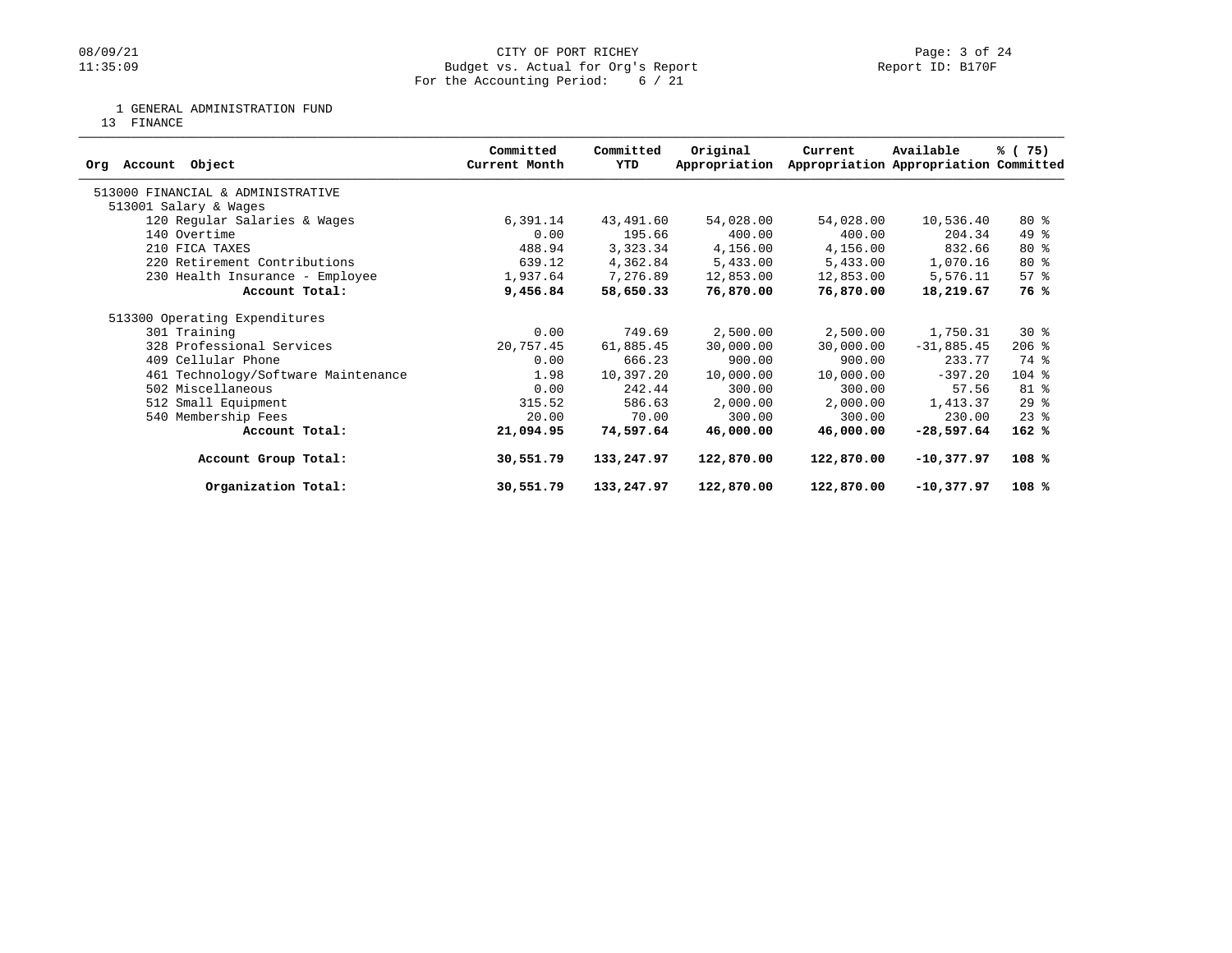1 GENERAL ADMINISTRATION FUND

14 LEGAL

| Object<br>Account<br>Ora                      | Committed<br>Current Month | Committed<br>YTD | Original<br>Appropriation | Current   | Available<br>Appropriation Appropriation Committed | % (75) |
|-----------------------------------------------|----------------------------|------------------|---------------------------|-----------|----------------------------------------------------|--------|
| 514000 LEGAL<br>514300 Operating Expenditures |                            |                  |                           |           |                                                    |        |
|                                               |                            |                  |                           |           |                                                    |        |
| 319 City Attorney                             | 1,629.00                   | 17,738.80        | 20,000.00                 | 20,000.00 | 2,261.20                                           | 89 %   |
| Account Total:                                | 1,629.00                   | 17,738.80        | 20,000.00                 | 20,000.00 | 2,261.20                                           | 89 %   |
| Account Group Total:                          | 1,629.00                   | 17,738.80        | 20,000.00                 | 20,000.00 | 2,261.20                                           | 89 %   |
| Organization Total:                           | 1,629.00                   | 17,738.80        | 20,000.00                 | 20,000.00 | 2,261.20                                           | 89%    |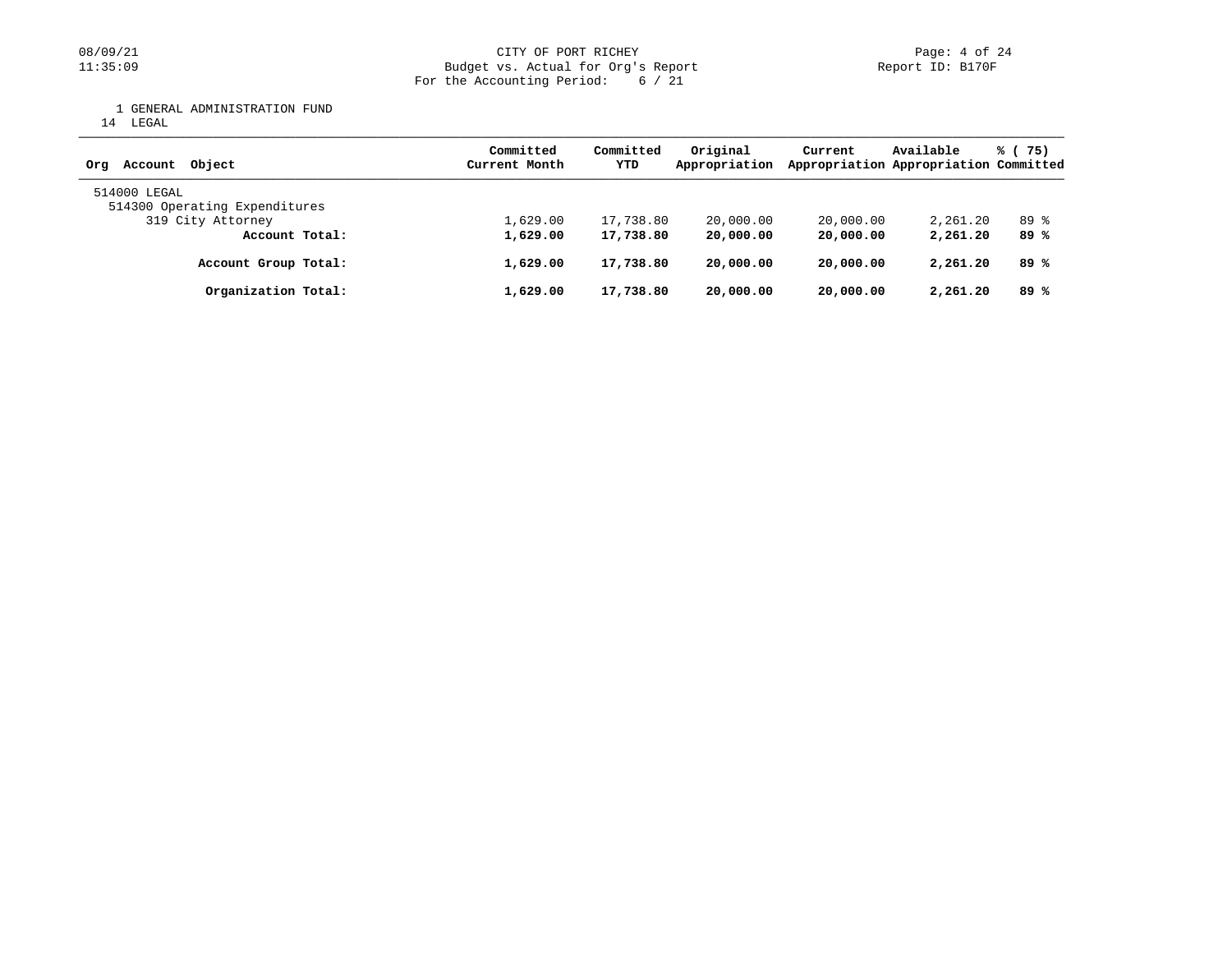## 08/09/21 CITY OF PORT RICHEY Page: 5 of 24<br>11:35:09 Budget vs. Actual for Org's Report (Report ID: B170F Budget vs. Actual for Org's Report For the Accounting Period: 6 / 21

1 GENERAL ADMINISTRATION FUND

16 INFORMATION TECHNOLOGY

| Object<br>Account<br>Org            | Committed<br>Current Month | Committed<br>YTD | Original<br>Appropriation | Current    | Available<br>Appropriation Appropriation Committed | % (75)         |
|-------------------------------------|----------------------------|------------------|---------------------------|------------|----------------------------------------------------|----------------|
| 516000                              |                            |                  |                           |            |                                                    |                |
| 516001 Salary & Wages               |                            |                  |                           |            |                                                    |                |
| 130 Part-time Salaries & Wages      | 0.00                       | 0.00             | 0.00                      | 4,800.00   | 4,800.00                                           | 0 %            |
| 210 FICA TAXES                      | 0.00                       | 0.00             | 0.00                      | 368.00     | 368.00                                             | 0 %            |
| Account Total:                      | 0.00                       | 0.00             | 0.00                      | 5,168.00   | 5,168.00                                           | 0 %            |
| 516300 Operating Expenditures       |                            |                  |                           |            |                                                    |                |
| 328 Professional Services           | 9,710.65                   | 82,370.09        | 80,000.00                 | 80,000.00  | $-2,370.09$                                        | $103$ %        |
| 409 Cellular Phone                  | 0.00                       | 0.00             | 600.00                    | 600.00     | 600.00                                             | 0 <sup>8</sup> |
| 410 Telephone                       | 0.00                       | 0.00             | 10,000.00                 | 10,000.00  | 10,000.00                                          | 0 <sup>8</sup> |
| 461 Technology/Software Maintenance | 0.00                       | 0.00             | 1,000.00                  | 1,000.00   | 1,000.00                                           | 0 <sup>8</sup> |
| 502 Miscellaneous                   | 74.00                      | $-63.99$         | 200.00                    | 200.00     | 263.99                                             | $-32$ %        |
| 512 Small Equipment                 | 0.00                       | 4,818.26         | 11,943.00                 | 11,943.00  | 7,124.74                                           | $40*$          |
| Account Total:                      | 9,784.65                   | 87,124.36        | 103,743.00                | 103,743.00 | 16,618.64                                          | 84%            |
| Account Group Total:                | 9,784.65                   | 87,124.36        | 103,743.00                | 108,911.00 | 21,786.64                                          | 80%            |
| Organization Total:                 | 9,784.65                   | 87, 124, 36      | 103,743.00                | 108,911.00 | 21,786.64                                          | 80%            |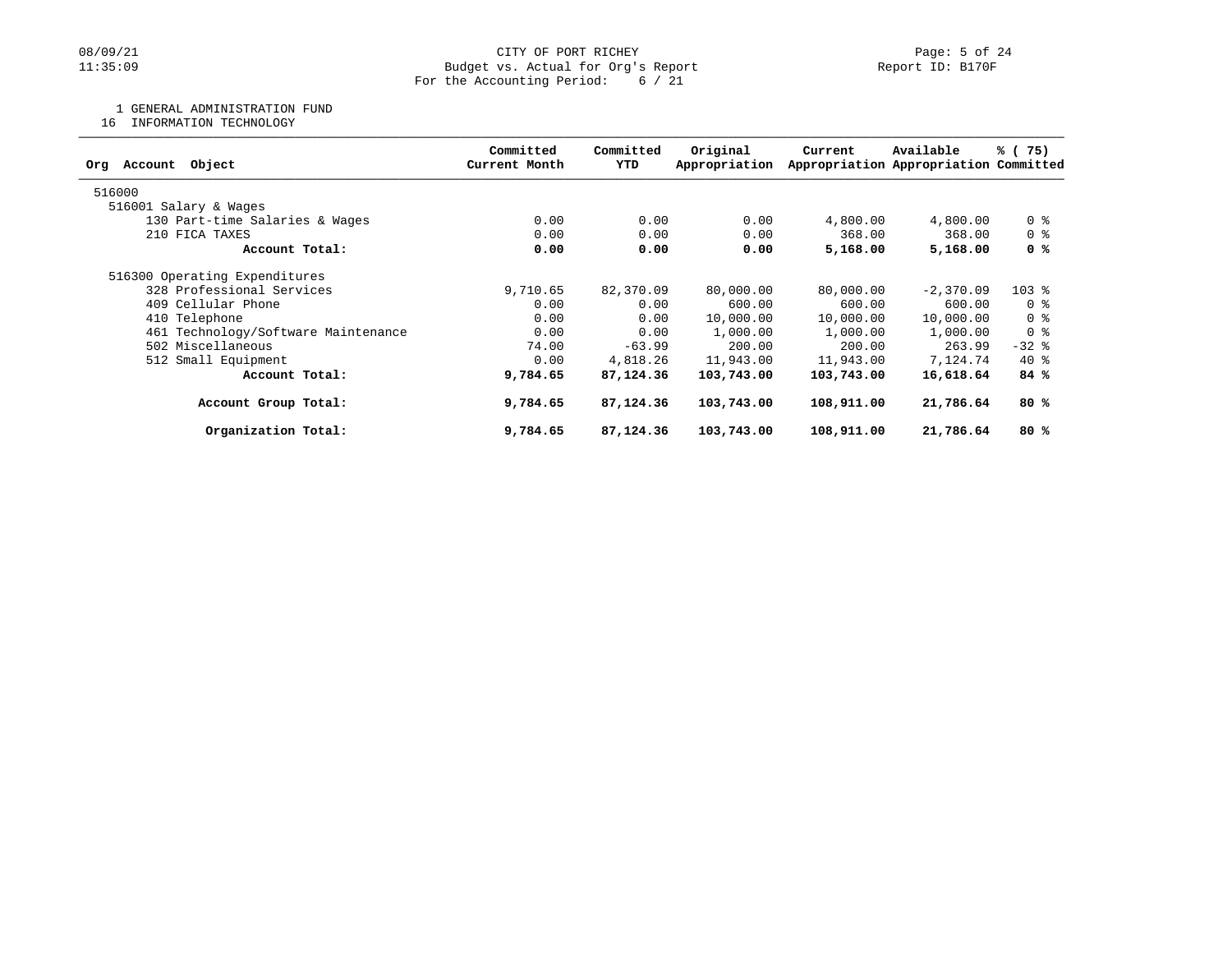## 08/09/21 CITY OF PORT RICHEY Page: 6 of 24<br>11:35:09 Budget vs. Actual for Org's Report (Report ID: B170F Budget vs. Actual for Org's Report For the Accounting Period: 6 / 21

1 GENERAL ADMINISTRATION FUND

19 GENERAL GOVERNMENT

| Org Account Object                         | Committed<br>Current Month | Committed<br><b>YTD</b> | Original                             | Current<br>Appropriation Appropriation Appropriation Committed | Available    | % (75)          |
|--------------------------------------------|----------------------------|-------------------------|--------------------------------------|----------------------------------------------------------------|--------------|-----------------|
| 519000 NON-DEPARTMENTAL                    |                            |                         |                                      |                                                                |              |                 |
| 519300 Operating Expenditures              |                            |                         |                                      |                                                                |              |                 |
| 210 FICA TAXES                             | 0.00                       | 441.45                  | 0.00                                 | 0.00                                                           | $-441.45$    | $***$ $-8$      |
| 240 Workmen's Compensation                 | 0.00                       | 112,266.37              | 152,025.00                           | 152,025.00                                                     | 39,758.63    | 74 %            |
| 301 Training                               | 0.00                       | 0.00                    | 900.00                               | 900.00                                                         | 900.00       | 0 <sup>8</sup>  |
| 313 Codification of City Code - Printing & | 0.00                       | 3,644.19                | 16,000.00                            | 16,000.00                                                      | 12,355.81    | $23$ $%$        |
| 320 Audits                                 | 2,618.00                   | 8,618.00                | 25,000.00                            | 25,000.00                                                      | 16,382.00    | $34$ $%$        |
| 328 Professional Services                  | $-2,524.38$                | 2,644.21                | 3,500.00                             | 3,500.00                                                       | 855.79       | 76 %            |
| 331 Red Light Camera Service Fees          | 21,378.40                  | 128,260.40              | 235,000.00                           | 235,000.00                                                     | 106,739.60   | 55 %            |
| 334 State Fees Red Light Camera            | 109,413.39                 | 566, 573.47             | 474,760.00                           | 474,760.00                                                     | $-91,813.47$ | 119 %           |
| 343 Office Cleaning                        | 2,080.00                   | 17,354.89               | 18,000.00                            | 18,000.00                                                      | 645.11       | 96 <sup>8</sup> |
| 409 Cellular Phone                         | 0.00                       | 601.44                  | 800.00                               | 800.00                                                         | 198.56       | 75 %            |
| 410 Telephone                              | 1,432.85                   | 12,029.93               | 18,000.00                            | 18,000.00                                                      | 5,970.07     | 67 <sup>°</sup> |
| 417 Internet Service                       | 1,165.98                   | 10,526.13               | 12,000.00                            | 12,000.00                                                      | 1,473.87     | 88 %            |
| 420 Postage                                | 500.00                     | 7,485.59                | 11,000.00                            | 11,000.00                                                      | 3,514.41     | 68 %            |
| 430 Electricity                            | 9,040.12                   | 20,296.72               | 27,000.00                            | 27,000.00                                                      | 6,703.28     | 75 %            |
| 432 Water Utility Expense                  | 1,927.00                   | 14,528.00               | 15,000.00                            | 15,000.00                                                      | 472.00       | 97%             |
| 434 Sewer Utility Expense                  | 232.30                     | 1,794.11                | 3,000.00                             | 3,000.00                                                       | 1,205.89     | 60 %            |
| 436 Stormwater Utility Expense             | 115.00                     | 919.98                  | 1,400.00                             | 1,400.00                                                       | 480.02       | 66 %            |
| 450 Liability Insurance                    | 0.00                       | 186,945.00              | 246,373.00                           | 246,373.00                                                     | 59,428.00    | 76 %            |
| 459 Flood Insurance                        | 0.00                       | 9,747.00                | 6,780.00                             | 6,780.00                                                       | $-2,967.00$  | 144 %           |
| 460 Building Maintenance                   | 114.00                     | 5,915.78                | 12,000.00                            | 12,000.00                                                      | 6,084.22     | 49 %            |
| 461 Technology/Software Maintenance        | 441.64                     | 5,867.34                | 12,000.00                            | 12,000.00                                                      | 6,132.66     | 49 %            |
| 467 Equipment Maintenance                  | 652.08                     | 7,416.99                | 8,000.00                             | 8,000.00                                                       | 583.01       | $93$ $%$        |
| 470 Printing & Binding                     | 0.00                       | 941.07                  | 2,000.00                             | 2,000.00                                                       | 1,058.93     | 47 %            |
| 477 Generator                              | 0.00                       | 1,759.95                | 11,500.00                            | 11,500.00                                                      | 9,740.05     | 15 <sup>8</sup> |
| 484 Advertising                            | 63.60                      | 1,405.70                | 3,500.00                             | 3,500.00                                                       | 2,094.30     | 40 %            |
| 502 Miscellaneous                          | 894.76                     | 6,655.30                | 6,000.00                             | 6,000.00                                                       | $-655.30$    | 111 %           |
| 503 Christmas Gift Certificate             | 0.00                       | 5,770.00                | 6,150.00                             | 6,150.00                                                       | 380.00       | 94 %            |
| 510 Office Supplies                        | 1,307.50                   | 12,056.21               | 10,000.00                            | 10,000.00                                                      | $-2,056.21$  | 121 %           |
| 512 Small Equipment                        | 0.00                       | 751.64                  | 300.00                               | 300.00                                                         | $-451.64$    | $251$ %         |
| 540 Membership Fees                        | 0.00                       | 0.00                    | 130.00                               | 130.00                                                         | 130.00       | 0 <sup>8</sup>  |
| 556 Bank Charges                           | 1,231.43                   | 14,762.75               | 10,000.00                            | 10,000.00                                                      | $-4,762.75$  | 148 %           |
| Account Total:                             |                            |                         | 152,083.67 1,167,979.61 1,348,118.00 | 1,348,118.00                                                   | 180,138.39   | 87%             |
| Account Group Total:                       |                            |                         | 152,083.67 1,167,979.61 1,348,118.00 | 1,348,118.00                                                   | 180,138.39   | 87%             |
| Organization Total:                        |                            |                         | 152,083.67 1,167,979.61 1,348,118.00 | 1,348,118.00                                                   | 180,138.39   | 87%             |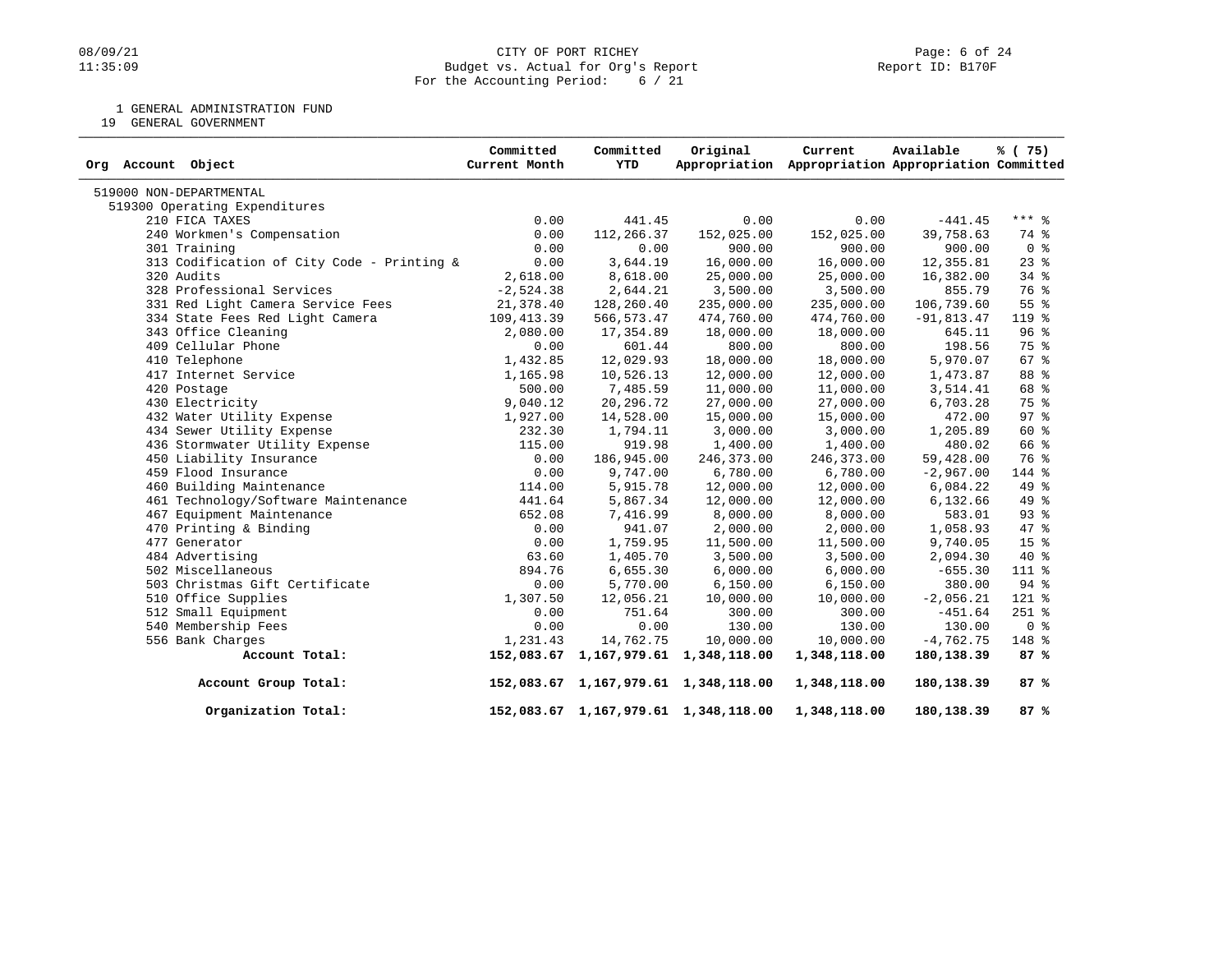## 08/09/21 CITY OF PORT RICHEY Page: 7 of 24<br>
Budget vs. Actual for Org's Report Page: 7 Of 24<br>
Page: 7 of 24 Budget vs. Actual for Org's Report For the Accounting Period: 6 / 21

1 GENERAL ADMINISTRATION FUND

20 DISPATCH DEPARTMENT

| Org Account<br>Object                     | Committed<br>Current Month | Committed<br>YTD | Original<br>Appropriation | Current    | Available<br>Appropriation Appropriation Committed | % (75)                  |
|-------------------------------------------|----------------------------|------------------|---------------------------|------------|----------------------------------------------------|-------------------------|
| 520000 PUBLIC SAFETY                      |                            |                  |                           |            |                                                    |                         |
| 520001 Salaries & Wages                   |                            |                  |                           |            |                                                    |                         |
| 120 Regular Salaries & Wages              | 4,956.40                   | 47,396.13        | 62,673.00                 | 62,673.00  | 15,276.87                                          | 76 %                    |
| 130 Part-time Salaries & Wages            | 867.20                     | 5,690.40         | 20,256.00                 | 20,256.00  | 14,565.60                                          | $28$ %                  |
| 140 Overtime                              | 91.24                      | 429.23           | 4,339.00                  | 4,339.00   | 3,909.77                                           | $10*$                   |
| 160 Holiday Pay                           | 117.50                     | 2,642.53         | 5,274.00                  | 5,274.00   | 2,631.47                                           | $50*$                   |
| 210 FICA TAXES                            | 460.24                     | 4,284.90         | 7,207.00                  | 7,207.00   | 2,922.10                                           | 59 %                    |
| 220 Retirement Contributions              | 598.64                     | 5,576.09         | 9,421.00                  | 9,421.00   | 3,844.91                                           | 59%                     |
| 230 Health Insurance - Employee           | 2,559.38                   | 12,800.74        | 20,399.00                 | 20,399.00  | 7,598.26                                           | 63 %                    |
| Account Total:                            | 9,650.60                   | 78,820.02        | 129,569.00                | 129,569.00 | 50,748.98                                          | 61%                     |
| 520300 Operating Expenditures             |                            |                  |                           |            |                                                    |                         |
| 301 Training                              | 0.00                       | 200.00           | 1,500.00                  | 1,500.00   | 1,300.00                                           | $13*$                   |
| 315 Physical Exams                        | 0.00                       | 0.00             | 350.00                    | 350.00     | 350.00                                             | $0 \text{ }$ $\text{*}$ |
| 412 Radio Maintenance                     | 0.00                       | 200.00           | 1,000.00                  | 1,000.00   | 800.00                                             | $20*$                   |
| 460 Building Maintenance                  | 210.00                     | 321.68           | 500.00                    | 409.00     | 87.32                                              | 79 %                    |
| 502 Miscellaneous                         | 0.00                       | 200.95           | 200.00                    | 200.00     | $-0.95$                                            | $100*$                  |
| 512 Small Equipment                       | 89.99                      | 180.29           | 200.00                    | 291.00     | 110.71                                             | $62$ $%$                |
| 525 Uniform Allowance                     | 136.44                     | 267.44           | 2,000.00                  | 2,000.00   | 1,732.56                                           | $13*$                   |
| 526 Uniform Maintenance Allowance Per PBA | 0.00                       | 1,900.00         | 2,000.00                  | 2,000.00   | 100.00                                             | 95 <sup>8</sup>         |
| Account Total:                            | 436.43                     | 3,270.36         | 7,750.00                  | 7,750.00   | 4,479.64                                           | 42%                     |
| Account Group Total:                      | 10,087.03                  | 82,090.38        | 137,319.00                | 137,319.00 | 55,228.62                                          | 60%                     |
| Organization Total:                       | 10,087.03                  | 82,090.38        | 137,319.00                | 137,319.00 | 55,228.62                                          | 60%                     |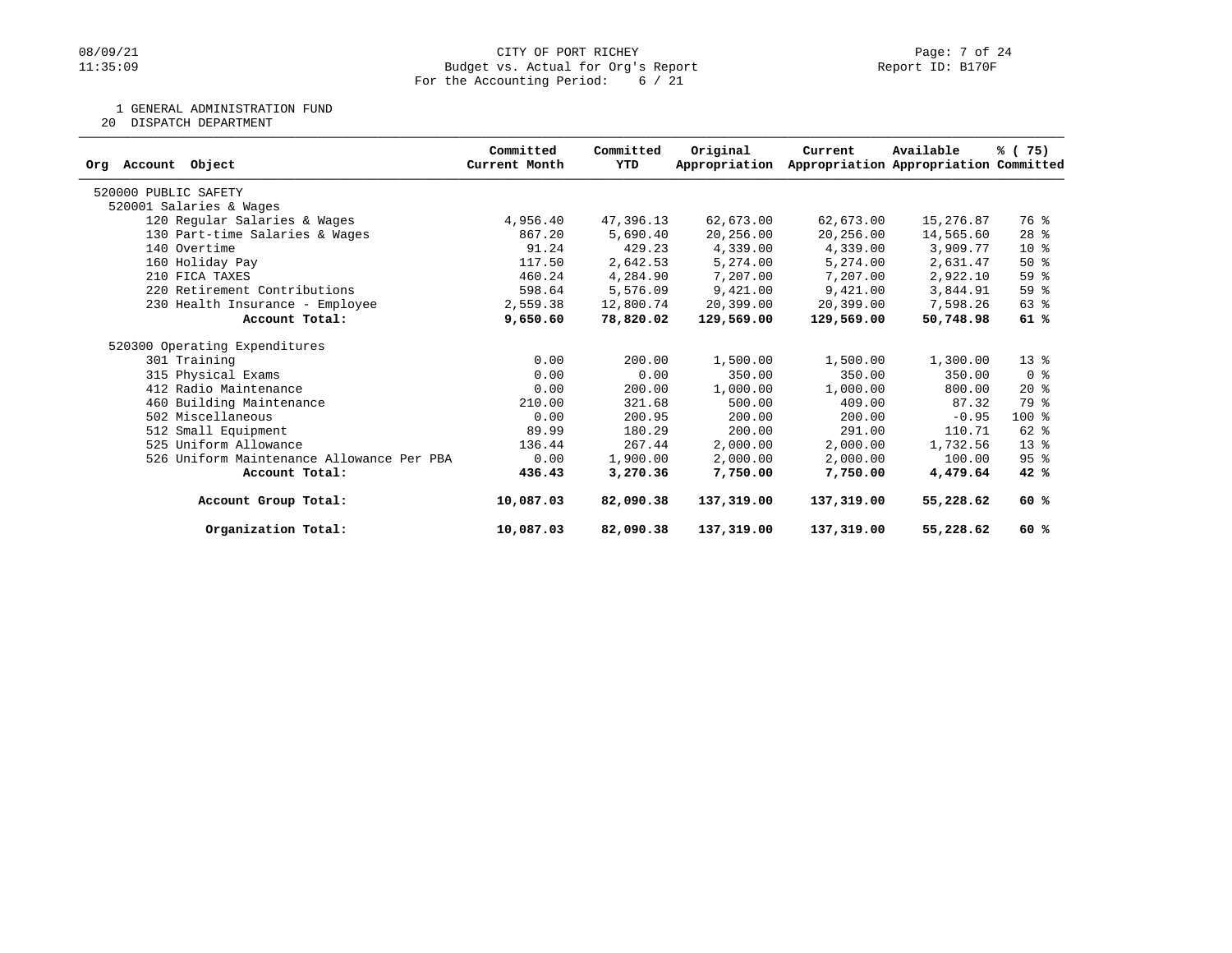## 08/09/21 CITY OF PORT RICHEY PAGE 24<br>11:35:09 Budget vs. Actual for Org's Report (1999) Report ID: B170F Budget vs. Actual for Org's Report For the Accounting Period: 6 / 21

1 GENERAL ADMINISTRATION FUND

21 POLICE DEPARTMENT

| Org Account Object                        | Committed<br>Current Month | Committed<br><b>YTD</b> | Original                                  | Current<br>Appropriation Appropriation Appropriation Committed | Available   | % (75)         |
|-------------------------------------------|----------------------------|-------------------------|-------------------------------------------|----------------------------------------------------------------|-------------|----------------|
| 521000 LAW ENFORCEMENT                    |                            |                         |                                           |                                                                |             |                |
| 521001 Salaries & Wages                   |                            |                         |                                           |                                                                |             |                |
| 120 Regular Salaries & Wages              | 74,556.50                  | 674,495.52              | 923, 916.00                               | 923,916.00                                                     | 249,420.48  | 73 %           |
| 140 Overtime                              | $-4,030.03$                | 14,843.40               | 25,000.00                                 | 25,000.00                                                      | 10,156.60   | 59 %           |
| 156 Police Subsidy                        | 1,275.00                   | 7,957.14                | 7,000.00                                  | 7,000.00                                                       | $-957.14$   | $114$ %        |
| 160 Holiday Pay                           | 800.35                     | 24,853.36               | 70,399.00                                 | 70,399.00                                                      | 45,545.64   | 35%            |
| 210 FICA TAXES                            | 5,831.50                   | 54,935.11               | 81,364.00                                 | 81,364.00                                                      | 26,428.89   | 68 %           |
| 220 Retirement Contributions              | 17,306.71                  | 165,440.24              | 260,050.00                                | 260,050.00                                                     | 94,609.76   | 64 %           |
| 230 Health Insurance - Employee           | 36,884.08                  | 176,599.47              | 229,701.00                                | 229,701.00                                                     | 53, 101.53  | $77*$          |
| 820 Johnny Cash Donation Per PBA          | 128.02                     | 1,144.12                | 1,872.00                                  | 1,872.00                                                       | 727.88      | $61$ $%$       |
| Account Total:                            |                            |                         | 132,752.13 1,120,268.36 1,599,302.00      | 1,599,302.00                                                   | 479,033.64  | 70 %           |
| 521300 Operating Expenditures             |                            |                         |                                           |                                                                |             |                |
| 301 Training                              | 3,413.96                   | 9,225.78                | 20,000.00                                 | 12,000.00                                                      | 2,774.22    | 77.8           |
| 315 Physical Exams                        | 0.00                       | 1,112.00                | 1,375.00                                  | 1,375.00                                                       | 263.00      | 81 %           |
| 328 Professional Services                 | 0.00                       | 750.00                  | 1,000.00                                  | 1,000.00                                                       | 250.00      | 75 %           |
| 353 Impound Lot Maintenance               | 0.00                       | 1,357.91                | 1,000.00                                  | 1,358.00                                                       | 0.09        | 100 %          |
| 409 Cellular Phone                        | 1,768.88                   | 17,705.47               | 12,900.00                                 | 12,900.00                                                      | $-4,805.47$ | 137 %          |
| 460 Building Maintenance                  | 945.67                     | 1,281.43                | 2,000.00                                  | 2,000.00                                                       | 718.57      | 64 %           |
| 461 Technology/Software Maintenance       | 498.00                     | 12,296.48               | 15,000.00                                 | 15,000.00                                                      | 2,703.52    | $82*$          |
| 465 Vehicle Expense                       | 2,162.51                   | 25,774.11               | 20,000.00                                 | 28,000.00                                                      | 2,225.89    | $92$ $%$       |
| 470 Printing & Binding                    | 0.00                       | 175.49                  | 400.00                                    | 400.00                                                         | 224.51      | 44 %           |
| 471 Police Boat Maintenance               | 0.00                       | 5.00                    | 1,000.00                                  | 1,000.00                                                       | 995.00      | 1 <sup>°</sup> |
| 472 Police Bicycle Maintenance            | 0.00                       | 0.00                    | 250.00                                    | 250.00                                                         | 250.00      | 0 <sup>8</sup> |
| 502 Miscellaneous                         | $-250.00$                  | 1,567.27                | 2,000.00                                  | 2,000.00                                                       | 432.73      | 78 %           |
| 504 Evidence Supplies                     | 81.81                      | 1,126.07                | 2,200.00                                  | 2,200.00                                                       | 1,073.93    | $51$ $%$       |
| 512 Small Equipment                       | 586.86                     | 6,274.94                | 7,000.00                                  | 6,642.00                                                       | 367.06      | $94$ $%$       |
| 514 Safety Equipment                      | 112.94                     | 1,218.88                | 1,500.00                                  | 1,500.00                                                       | 281.12      | $81 - 26$      |
| 520 Fuel Expense                          | 4,263.42                   | 32,862.99               | 40,000.00                                 | 40,000.00                                                      | 7,137.01    | $82*$          |
| 525 Uniform Allowance                     | 114.97                     | 3,200.85                | 7,000.00                                  | 7,000.00                                                       | 3,799.15    | 46%            |
| 526 Uniform Maintenance Allowance Per PBA | 0.00                       | 6,500.00                | 5,600.00                                  | 5,600.00                                                       | $-900.00$   | 116 %          |
| 537 Weapons Equip/Supplies                | 0.00                       | 1,119.61                | 2,000.00                                  | 2,000.00                                                       | 880.39      | 56%            |
| 540 Membership Fees                       | 0.00                       | 715.00                  | 800.00                                    | 800.00                                                         | 85.00       | 89 %           |
| Account Total:                            | 13,699.02                  | 124,269.28              | 143,025.00                                | 143,025.00                                                     | 18,755.72   | 87%            |
| Account Group Total:                      |                            |                         | 146, 451.15 1, 244, 537.64 1, 742, 327.00 | 1,742,327.00                                                   | 497,789.36  | 71 %           |
| Organization Total:                       |                            |                         | 146, 451.15 1, 244, 537.64 1, 742, 327.00 | 1,742,327.00                                                   | 497,789.36  | 71%            |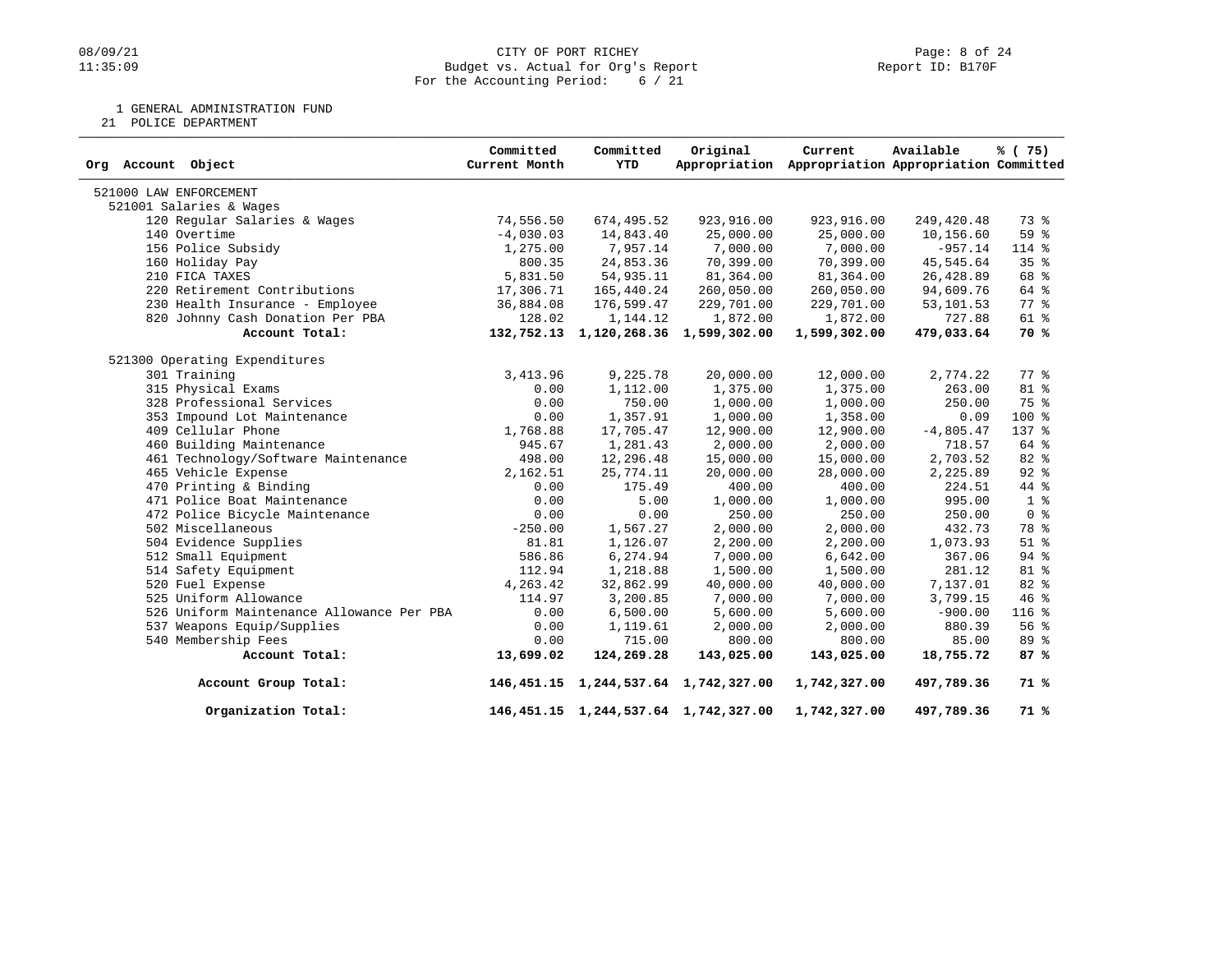## 08/09/21 CITY OF PORT RICHEY Page: 9 of 24<br>
Dudget vs. Actual for Org's Report Communication (Page: 9 of 24<br>
Page: 9 of 24 Budget vs. Actual for Org's Report For the Accounting Period: 6 / 21

1 GENERAL ADMINISTRATION FUND

22 FIRE DEPARTMENT

| Org Account Object                  | Committed<br>Current Month | Committed<br><b>YTD</b> | Original   | Current<br>Appropriation Appropriation Appropriation Committed | Available  | % (75)             |
|-------------------------------------|----------------------------|-------------------------|------------|----------------------------------------------------------------|------------|--------------------|
| 522000 FIRE CONTROL                 |                            |                         |            |                                                                |            |                    |
| 522001 Salaries & Wages             |                            |                         |            |                                                                |            |                    |
| 120 Regular Salaries & Wages        | 24,934.02                  | 205, 231.64             | 253,161.00 | 253,161.00                                                     | 47,929.36  | 81 %               |
| 130 Part-time Salaries & Wages      | 1,855.00                   | 15,686.33               | 38,250.00  | 38,250.00                                                      | 22,563.67  | 41 %               |
| 140 Overtime                        | 620.37                     | 9,051.21                | 11,502.00  | 11,502.00                                                      | 2,450.79   | 79 %               |
| 150 Incentive Pay                   | 739.76                     | 7,587.86                | 13,028.00  | 13,028.00                                                      | 5,440.14   | 58 %               |
| 151 Compensated Volunteers          | 1,520.00                   | 3,645.00                | 6,000.00   | 6,000.00                                                       | 2,355.00   | 61 %               |
| 154 Fire Subsidy                    | 250.00                     | 507.14                  | 0.00       | 0.00                                                           | $-507.14$  | $***$ $%$          |
| 160 Holiday Pay                     | 787.03                     | 7,988.04                | 13,598.00  | 13,598.00                                                      | 5,609.96   | 59 %               |
| 210 FICA TAXES                      | 2,201.83                   | 18,644.14               | 26,995.00  | 26,995.00                                                      | 8,350.86   | 69 %               |
| 220 Retirement Contributions        | 6,309.20                   | 53, 134. 70             | 86,071.00  | 86,071.00                                                      | 32,936.30  | 62 %               |
| 230 Health Insurance - Employee     | 11,004.82                  | 49, 471.25              | 59,000.00  | 59,000.00                                                      | 9,528.75   | 84 %               |
| Account Total:                      | 50,222.03                  | 370,947.31              | 507,605.00 | 507,605.00                                                     | 136,657.69 | 73 %               |
| 522300 Operating Expenditures       |                            |                         |            |                                                                |            |                    |
| 301 Training                        | 1,137.00                   | 1,513.42                | 6,030.00   | 6,030.00                                                       | 4,516.58   | 25%                |
| 303 Tuition Reimbursement           | 0.00                       | 300.00                  | 1,500.00   | 1,200.00                                                       | 900.00     | 25%                |
| 305 Medical Director                | 0.00                       | 1,200.00                | 1,200.00   | 1,200.00                                                       | 0.00       | $100*$             |
| 314 Drug Screening                  | 0.00                       | 84.00                   | 0.00       | 85.00                                                          | 1.00       | 99 %               |
| 315 Physical Exams                  | 0.00                       | 126.00                  | 6,500.00   | 6,500.00                                                       | 6,374.00   | 2 <sup>°</sup>     |
| 409 Cellular Phone                  | 203.15                     | 1,830.31                | 3,000.00   | 3,000.00                                                       | 1,169.69   | 61 %               |
| 412 Radio Maintenance               | 0.00                       | 352.65                  | 900.00     | 815.00                                                         | 462.35     | 43%                |
| 417 Internet Service                | 0.00                       | 726.08                  | 2,100.00   | 2,100.00                                                       | 1,373.92   | 35 <sup>8</sup>    |
| 428 Medical Equipment               | 814.21                     | 2,128.10                | 3,500.00   | 3,500.00                                                       | 1,371.90   | 61 %               |
| 430 Electricity                     | 1,173.45                   | 5,140.11                | 6,500.00   | 6,500.00                                                       | 1,359.89   | 79 %               |
| 432 Water Utility Expense           | 143.10                     | 1,160.94                | 1,500.00   | 1,500.00                                                       | 339.06     | $77$ $\frac{6}{9}$ |
| 434 Sewer Utility Expense           | 52.09                      | 479.82                  | 700.00     | 700.00                                                         | 220.18     | 69 %               |
| 436 Stormwater Utility Expense      | 25.00                      | 200.00                  | 300.00     | 300.00                                                         | 100.00     | 67 %               |
| 460 Building Maintenance            | 444.43                     | 3,426.93                | 6,000.00   | 6,000.00                                                       | 2,573.07   | 57%                |
| 461 Technology/Software Maintenance | 0.00                       | 3,041.40                | 9,000.00   | 8,000.00                                                       | 4,958.60   | 38 <sup>8</sup>    |
| 465 Vehicle Expense                 | 683.87                     | 12, 474.28              | 20,000.00  | 20,000.00                                                      | 7,525.72   | 62 %               |
| 467 Equipment Maintenance           | 3,588.55                   | 4,528.72                | 6,000.00   | 5,800.00                                                       | 1,271.28   | 78 %               |
| 470 Printing & Binding              | 0.00                       | 67.62                   | 0.00       | 100.00                                                         | 32.38      | 68 %               |
| 502 Miscellaneous                   | 0.00                       | 773.83                  | 510.00     | 810.00                                                         | 36.17      | 96%                |
| 512 Small Equipment                 | 0.00                       | 2,554.64                | 1,000.00   | 3,001.02                                                       | 446.38     | 85 %               |
| 513 Station Supplies                | 67.60                      | 1,792.03                | 2,656.00   | 2,656.00                                                       | 863.97     | $67$ $%$           |
| 514 Safety Equipment                | 48.65                      | 268.63                  | 1,000.00   | 299.98                                                         | 31.35      | 90%                |
| 520 Fuel Expense                    | 726.61                     | 6,546.15                | 8,800.00   | 8,700.00                                                       | 2,153.85   | 75 %               |
| 525 Uniform Allowance               | 122.04                     | 2,069.53                | 9,762.00   | 9,762.00                                                       | 7,692.47   | $21$ %             |
| 540 Membership Fees                 | 125.00                     | 3,899.00                | 4,000.00   | 3,899.00                                                       | 0.00       | 100 %              |
| Account Total:                      | 9,354.75                   | 56,684.19               | 102,458.00 | 102,458.00                                                     | 45,773.81  | 55 %               |
| Account Group Total:                | 59,576.78                  | 427,631.50              | 610,063.00 | 610,063.00                                                     | 182,431.50 | 70 %               |
| Organization Total:                 | 59,576.78                  | 427,631.50              | 610,063.00 | 610,063.00                                                     | 182,431.50 | 70 %               |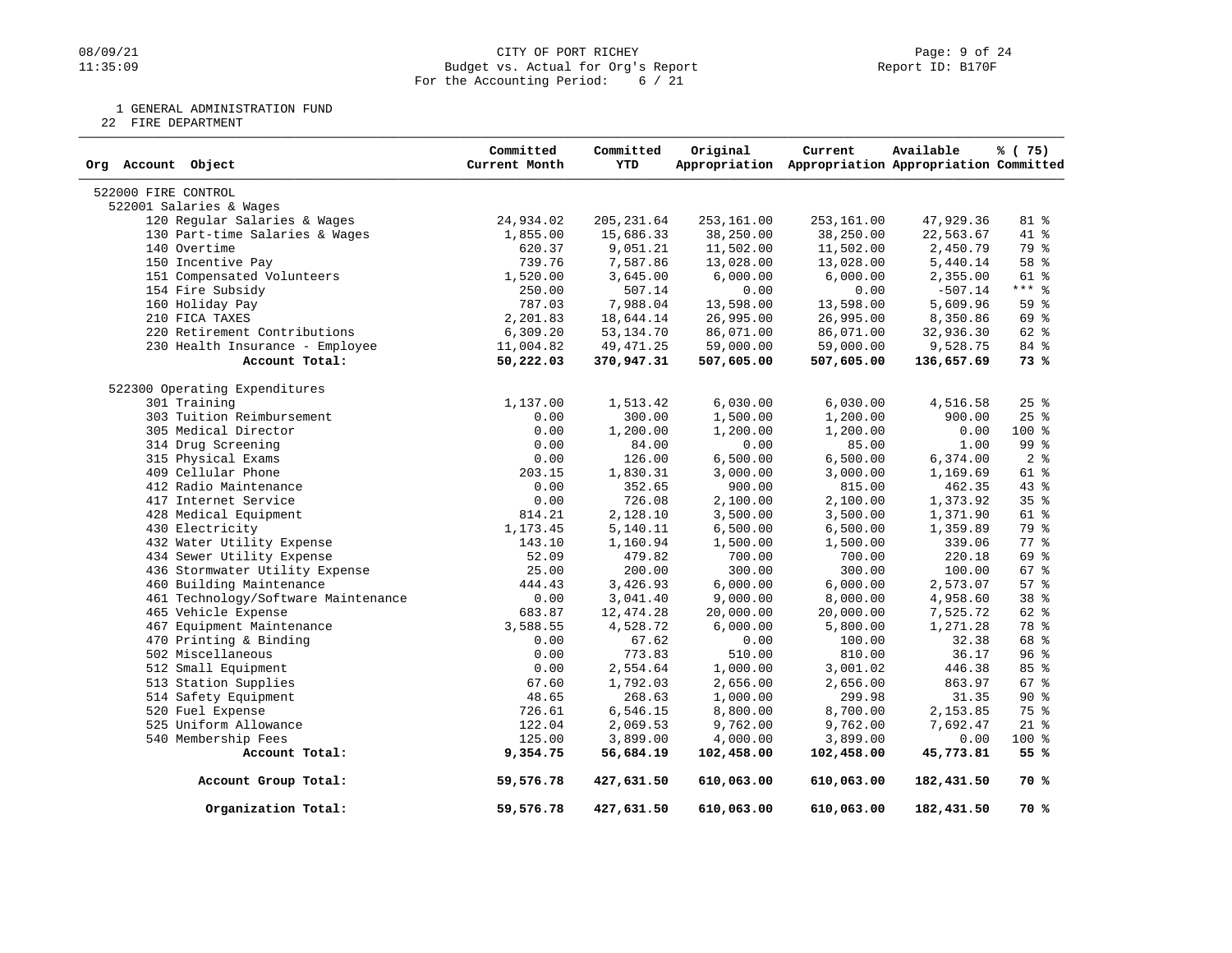## 08/09/21 CITY OF PORT RICHEY Page: 10 of 24<br>
Budget vs. Actual for Org's Report Port (Page: 10 of 24<br>
Page: 10 of 24 Budget vs. Actual for Org's Report For the Accounting Period: 6 / 21

1 GENERAL ADMINISTRATION FUND

24 BUILDING DEPARTMENT

| Org Account Object                  | Committed<br>Current Month | Committed<br><b>YTD</b> | Original<br>Appropriation | Current   | Available<br>Appropriation Appropriation Committed | % (75)                  |
|-------------------------------------|----------------------------|-------------------------|---------------------------|-----------|----------------------------------------------------|-------------------------|
| 524000 PROTECTIVE INSPECTIONS       |                            |                         |                           |           |                                                    |                         |
| 524001 Salaries & Wages             |                            |                         |                           |           |                                                    |                         |
| 120 Regular Salaries & Wages        | 2,157.50                   | 25,609.33               | 33,950.00                 | 33,950.00 | 8,340.67                                           | 75 %                    |
| 140 Overtime                        | 0.00                       | 231.23                  | 454.00                    | 454.00    | 222.77                                             | $51$ %                  |
| 210 FICA TAXES                      | 182.28                     | 1,981.39                | 2,632.00                  | 2,632.00  | 650.61                                             | 75 %                    |
| 220 Retirement Contributions        | 215.74                     | 2,584.05                | 3,440.00                  | 3,440.00  | 855.95                                             | 75 %                    |
| 230 Health Insurance - Employee     | 342.62                     | 3,132.78                | 8,576.00                  | 8,576.00  | 5,443.22                                           | 378                     |
| Account Total:                      | 2,898.14                   | 33,538.78               | 49,052.00                 | 49,052.00 | 15,513.22                                          | 68%                     |
| 524300 Operating Expenditures       |                            |                         |                           |           |                                                    |                         |
| 301 Training                        | 942.60                     | 2,559.10                | 7,500.00                  | 7,500.00  | 4,940.90                                           | $34$ $%$                |
| 328 Professional Services           | 3, 143. 75                 | 5,896.25                | 20,000.00                 | 20,000.00 | 14,103.75                                          | 29%                     |
| 409 Cellular Phone                  | 85.98                      | 776.25                  | 1,300.00                  | 1,300.00  | 523.75                                             | $60*$                   |
| 461 Technology/Software Maintenance | 0.00                       | 4,299.54                | 5,500.00                  | 5,500.00  | 1,200.46                                           | 78 %                    |
| 465 Vehicle Expense                 | 165.36                     | 1,348.77                | 1,600.00                  | 1,600.00  | 251.23                                             | 84 %                    |
| 502 Miscellaneous                   | 0.00                       | 889.97                  | 3,000.00                  | 3,000.00  | 2,110.03                                           | $30*$                   |
| 510 Office Supplies                 | 13.87                      | 13.87                   | 0.00                      | 0.00      | $-13.87$                                           | $***$ $%$               |
| 512 Small Equipment                 | 414.56                     | 431.55                  | 5,200.00                  | 5,200.00  | 4,768.45                                           | 8 %                     |
| 520 Fuel Expense                    | 114.45                     | 1,364.76                | 1,900.00                  | 1,900.00  | 535.24                                             | 72 %                    |
| 525 Uniform Allowance               | 0.00                       | 212.49                  | 500.00                    | 500.00    | 287.51                                             | $42*$                   |
| 540 Membership Fees                 | 0.00                       | 800.00                  | 900.00                    | 900.00    | 100.00                                             | 89 %                    |
| 541 Code Books & Publications       | 0.00                       | 0.00                    | 500.00                    | 500.00    | 500.00                                             | $0 \text{ }$ $\text{*}$ |
| Account Total:                      | 4,880.57                   | 18,592.55               | 47,900.00                 | 47,900.00 | 29,307.45                                          | 39%                     |
| Account Group Total:                | 7,778.71                   | 52, 131.33              | 96,952.00                 | 96,952.00 | 44,820.67                                          | 54%                     |
| Organization Total:                 | 7,778.71                   | 52, 131.33              | 96,952.00                 | 96,952.00 | 44,820.67                                          | 54%                     |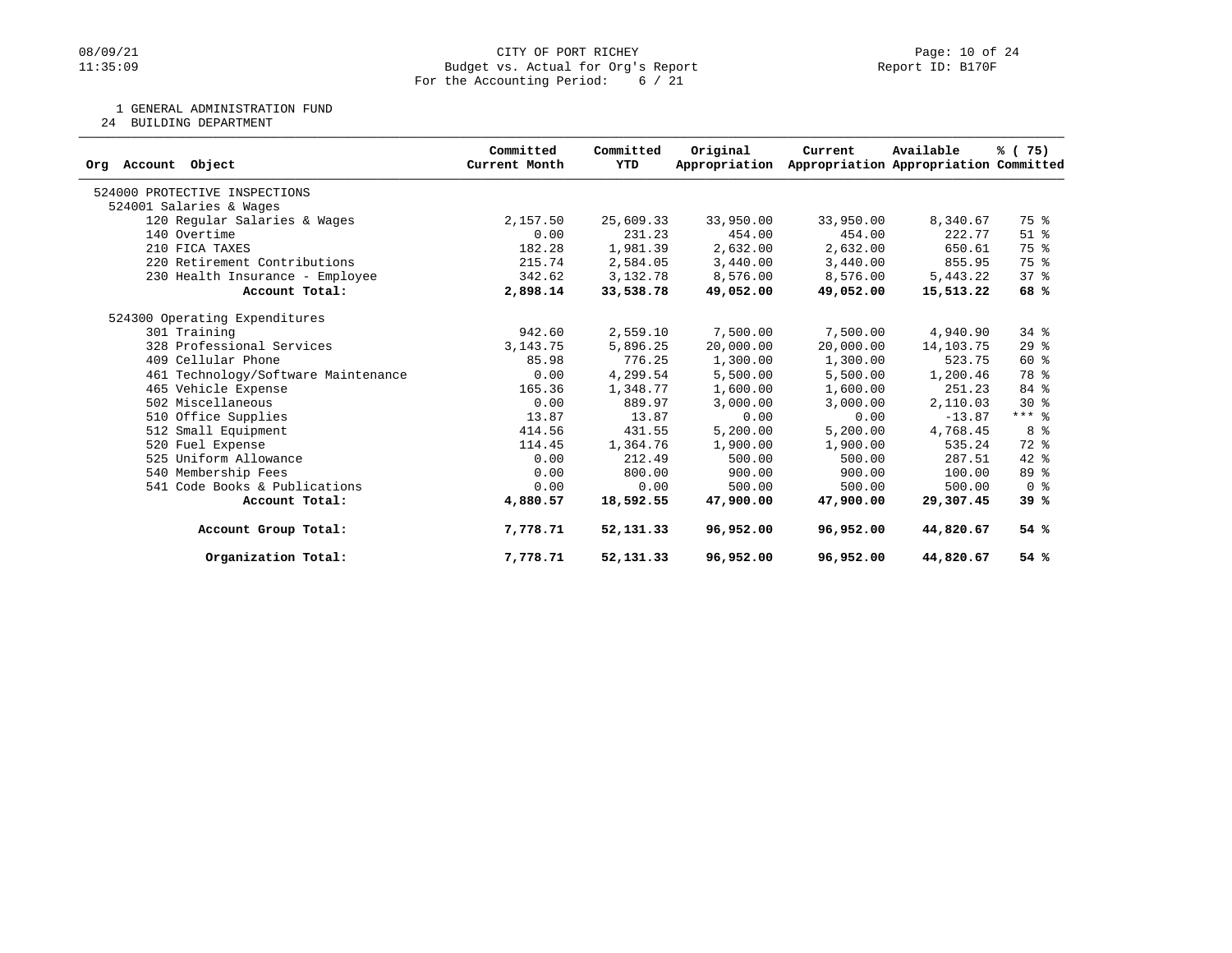## 08/09/21 CITY OF PORT RICHEY Page: 11 of 24<br>
Budget vs. Actual for Org's Report Page: 11 Of 24<br>
Page: 11 of 24 Budget vs. Actual for Org's Report For the Accounting Period: 6 / 21

1 GENERAL ADMINISTRATION FUND

25 CODE ENFORCEMENT

| Object<br>Org Account           | Committed<br>Current Month | Committed<br>YTD | Original<br>Appropriation | Current   | Available<br>Appropriation Appropriation Committed | % (75)          |
|---------------------------------|----------------------------|------------------|---------------------------|-----------|----------------------------------------------------|-----------------|
| 525000                          |                            |                  |                           |           |                                                    |                 |
| 525001 Salaries & Wages         |                            |                  |                           |           |                                                    |                 |
| 120 Regular Salaries & Wages    | 0.00                       | 7,027.34         | 38,252.00                 | 36,652.00 | 29,624.66                                          | 19 <sup>°</sup> |
| 140 Overtime                    | 0.00                       | 474.11           | 662.00                    | 662.00    | 187.89                                             | 72 %            |
| 210 FICA TAXES                  | 0.00                       | 573.48           | 2,977.00                  | 2,977.00  | 2,403.52                                           | 19 <sup>°</sup> |
| 220 Retirement Contributions    | 0.00                       | 740.51           | 3,891.00                  | 3,891.00  | 3,150.49                                           | 19 <sup>°</sup> |
| 230 Health Insurance - Employee | 0.00                       | 5,982.51         | 10,244.00                 | 10,244.00 | 4,261.49                                           | 58 %            |
| Account Total:                  | 0.00                       | 14,797.95        | 56,026.00                 | 54,426.00 | 39,628.05                                          | 27%             |
| 525300 Operating Expenditures   |                            |                  |                           |           |                                                    |                 |
| 301 Training                    | 0.00                       | 0.00             | 2,500.00                  | 2,500.00  | 2,500.00                                           | 0 <sup>8</sup>  |
| 328 Professional Services       | 0.00                       | 0.00             | 0.00                      | 1,600.00  | 1,600.00                                           | 0 <sup>8</sup>  |
| 465 Vehicle Expense             | 0.00                       | 0.00             | 1,000.00                  | 1,000.00  | 1,000.00                                           | 0 %             |
| 512 Small Equipment             | 0.00                       | 4.27             | 300.00                    | 300.00    | 295.73                                             | 1 <sub>8</sub>  |
| 520 Fuel Expense                | 0.00                       | 442.19           | 1,000.00                  | 1,000.00  | 557.81                                             | 44 %            |
| 564 MOWING                      | 0.00                       | 0.00             | 2,000.00                  | 2,000.00  | 2,000.00                                           | 0 %             |
| Account Total:                  | 0.00                       | 446.46           | 6,800.00                  | 8,400.00  | 7,953.54                                           | 5 %             |
| Account Group Total:            | 0.00                       | 15,244.41        | 62,826.00                 | 62,826.00 | 47,581.59                                          | 24%             |
| Organization Total:             | 0.00                       | 15,244.41        | 62,826.00                 | 62,826.00 | 47,581.59                                          | 24%             |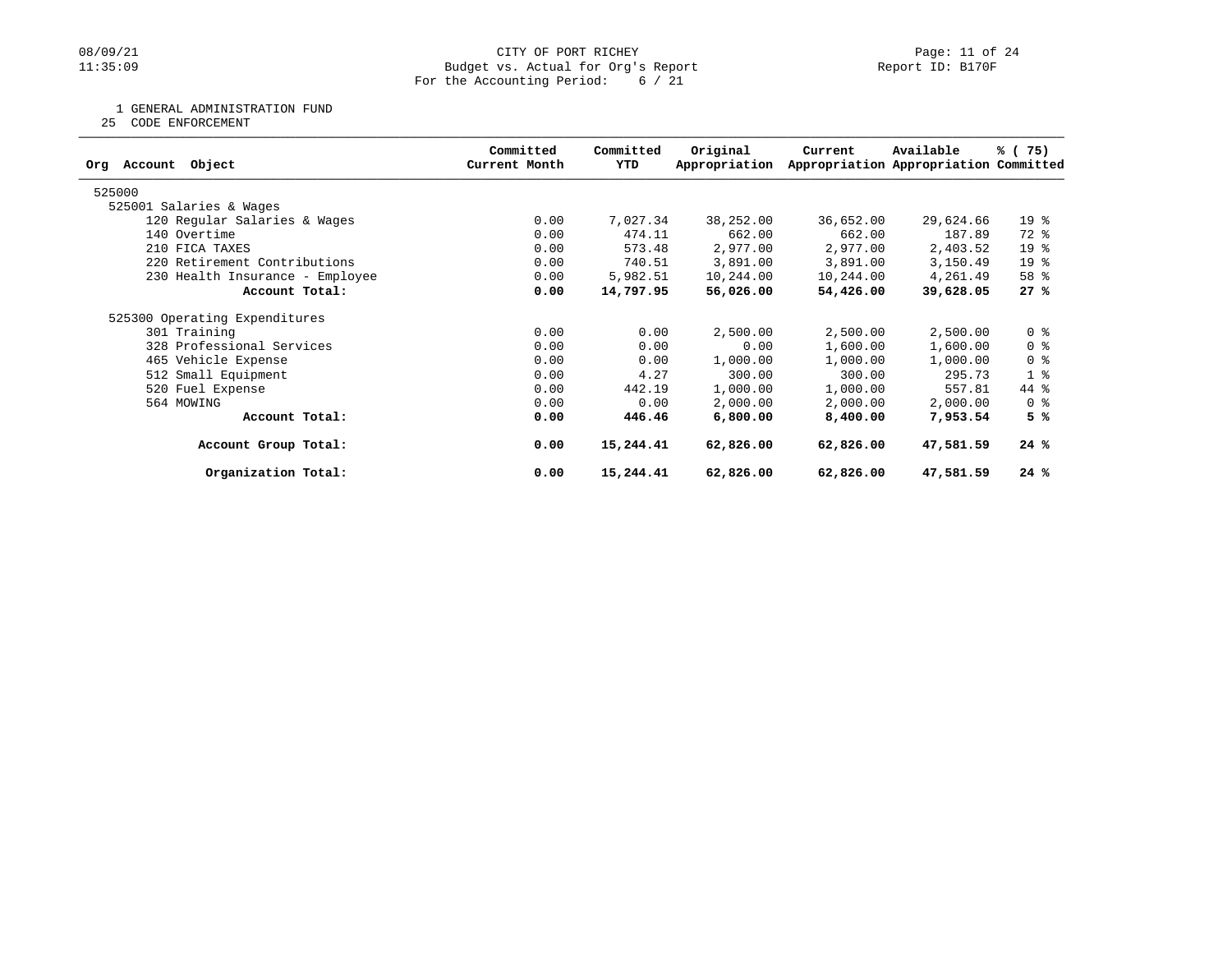## 08/09/21 CITY OF PORT RICHEY Page: 12 of 24<br>
Budget vs. Actual for Org's Report Page: 12 Of 24<br>
Page: 12 of 24 Budget vs. Actual for Org's Report For the Accounting Period: 6 / 21

1 GENERAL ADMINISTRATION FUND

26 HUMAN RESOURCES

|                                     | Committed     | Committed | Original      | Current   | Available                             | % (75)         |
|-------------------------------------|---------------|-----------|---------------|-----------|---------------------------------------|----------------|
| Object<br>Account<br>Orq            | Current Month | YTD       | Appropriation |           | Appropriation Appropriation Committed |                |
| 526000                              |               |           |               |           |                                       |                |
| 526001 Salaries & Wages             |               |           |               |           |                                       |                |
| 120 Regular Salaries & Wages        | 0.00          | 10,485.55 | 26,000.00     | 26,000.00 | 15,514.45                             | $40*$          |
| 140 Overtime                        | 0.00          | 185.70    | 450.00        | 450.00    | 264.30                                | $41*$          |
| 210 FICA TAXES                      | 0.00          | 804.86    | 2,024.00      | 2,024.00  | 1,219.14                              | $40*$          |
| 220 Retirement Contributions        | 0.00          | 1,067.11  | 2,645.00      | 2,645.00  | 1,577.89                              | $40*$          |
| 230 Health Insurance - Employee     | 0.00          | 1,711.08  | 5,112.00      | 5,112.00  | 3,400.92                              | $33$ $%$       |
| Account Total:                      | 0.00          | 14,254.30 | 36,231.00     | 36,231.00 | 21,976.70                             | 39 %           |
| 526300 Operating Expenditures       |               |           |               |           |                                       |                |
| 301 Training                        | 0.00          | 0.00      | 2,500.00      | 2,500.00  | 2,500.00                              | 0 <sub>8</sub> |
| 328 Professional Services           | 120.00        | 193.00    | 2,000.00      | 2,000.00  | 1,807.00                              | $10*$          |
| 409 Cellular Phone                  | 0.00          | 0.00      | 600.00        | 600.00    | 600.00                                | 0 %            |
| 461 Technology/Software Maintenance | 0.00          | 373.56    | 500.00        | 500.00    | 126.44                                | 75 %           |
| 502 Miscellaneous                   | 0.00          | 36.49     | 500.00        | 500.00    | 463.51                                | 7 %            |
| 512 Small Equipment                 | 0.00          | 947.55    | 1,000.00      | 1,000.00  | 52.45                                 | 95%            |
| 540 Membership Fees                 | 0.00          | 0.00      | 300.00        | 300.00    | 300.00                                | 0 <sub>8</sub> |
| Account Total:                      | 120.00        | 1,550.60  | 7,400.00      | 7,400.00  | 5,849.40                              | 21%            |
| Account Group Total:                | 120.00        | 15,804.90 | 43,631.00     | 43,631.00 | 27,826.10                             | 36%            |
| Organization Total:                 | 120.00        | 15,804.90 | 43,631.00     | 43,631.00 | 27,826.10                             | 36%            |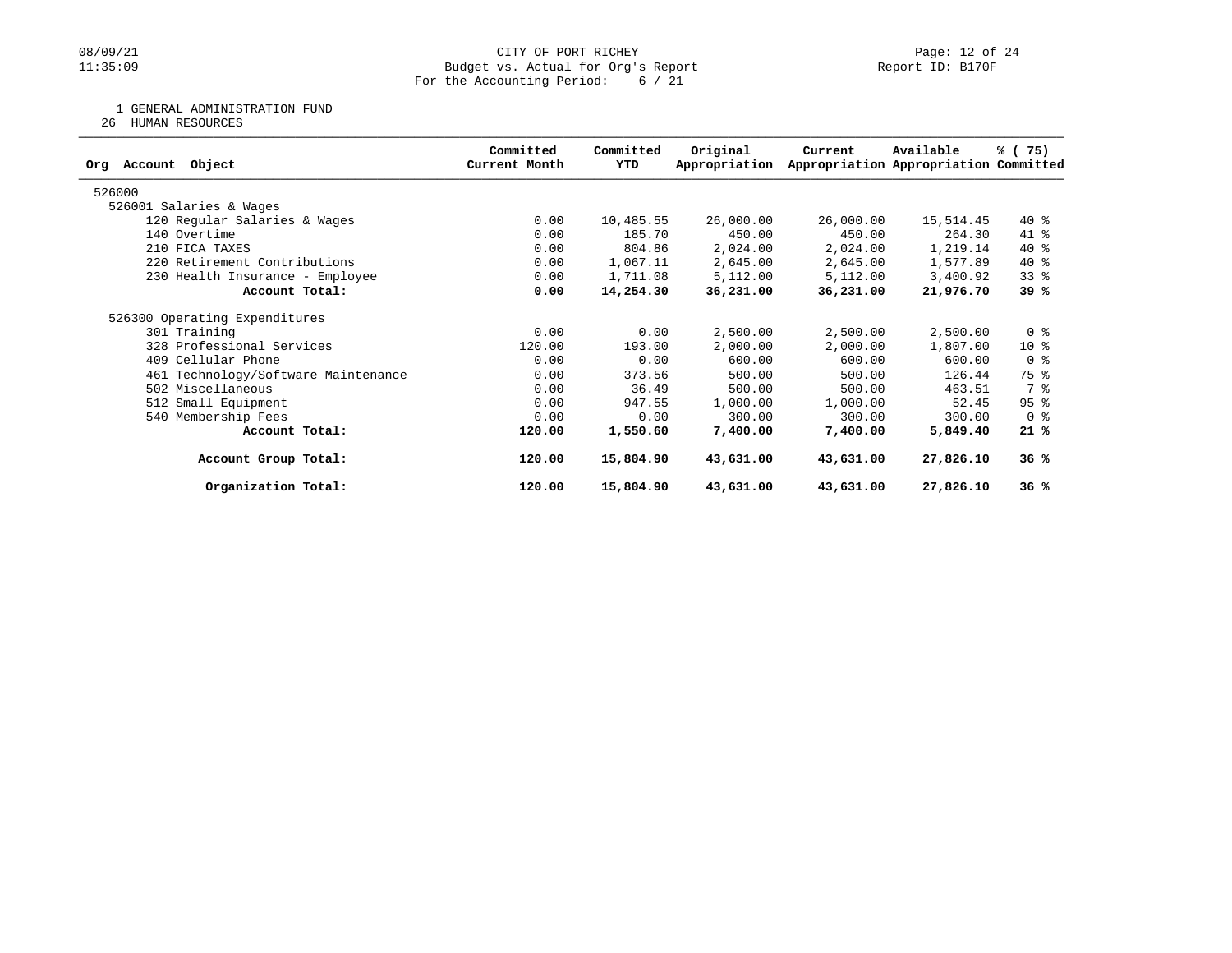## 08/09/21 CITY OF PORT RICHEY Page: 13 of 24<br>Budget vs. Actual for Org's Report Page: 13 of 24<br>Report ID: B170F Budget vs. Actual for Org's Report For the Accounting Period: 6 / 21

1 GENERAL ADMINISTRATION FUND

38 GRANTS

| Object<br>Account<br>Ora             | Committed<br>Current Month | Committed<br>YTD | Original<br>Appropriation | Current    | Available<br>Appropriation Appropriation Committed | % (75) |
|--------------------------------------|----------------------------|------------------|---------------------------|------------|----------------------------------------------------|--------|
| 538000<br>538800 GRANT EXPENDITURES  |                            |                  |                           |            |                                                    |        |
| 632 Nick's Park                      | 0.00                       | 0.00             | 200,000.00                | 200,000.00 | 200,000.00                                         | 0 %    |
| 803 Restore Act - Dredging/Boat Ramp | 0.00                       | 0.00             | 667,000.00                | 667,000.00 | 667,000.00                                         | 0 %    |
| 836 CDBG Grant - County              | 0.00                       | 0.00             | 35,000.00                 | 35,000.00  | 35,000.00                                          | 0 %    |
| Account Total:                       | 0.00                       | 0.00             | 902,000,00                | 902,000.00 | 902,000.00                                         | 0 %    |
| Account Group Total:                 | 0.00                       | 0.00             | 902,000.00                | 902,000.00 | 902,000.00                                         | 0 %    |
| Organization Total:                  | 0.00                       | 0.00             | 902,000,00                | 902,000.00 | 902,000.00                                         | 0 %    |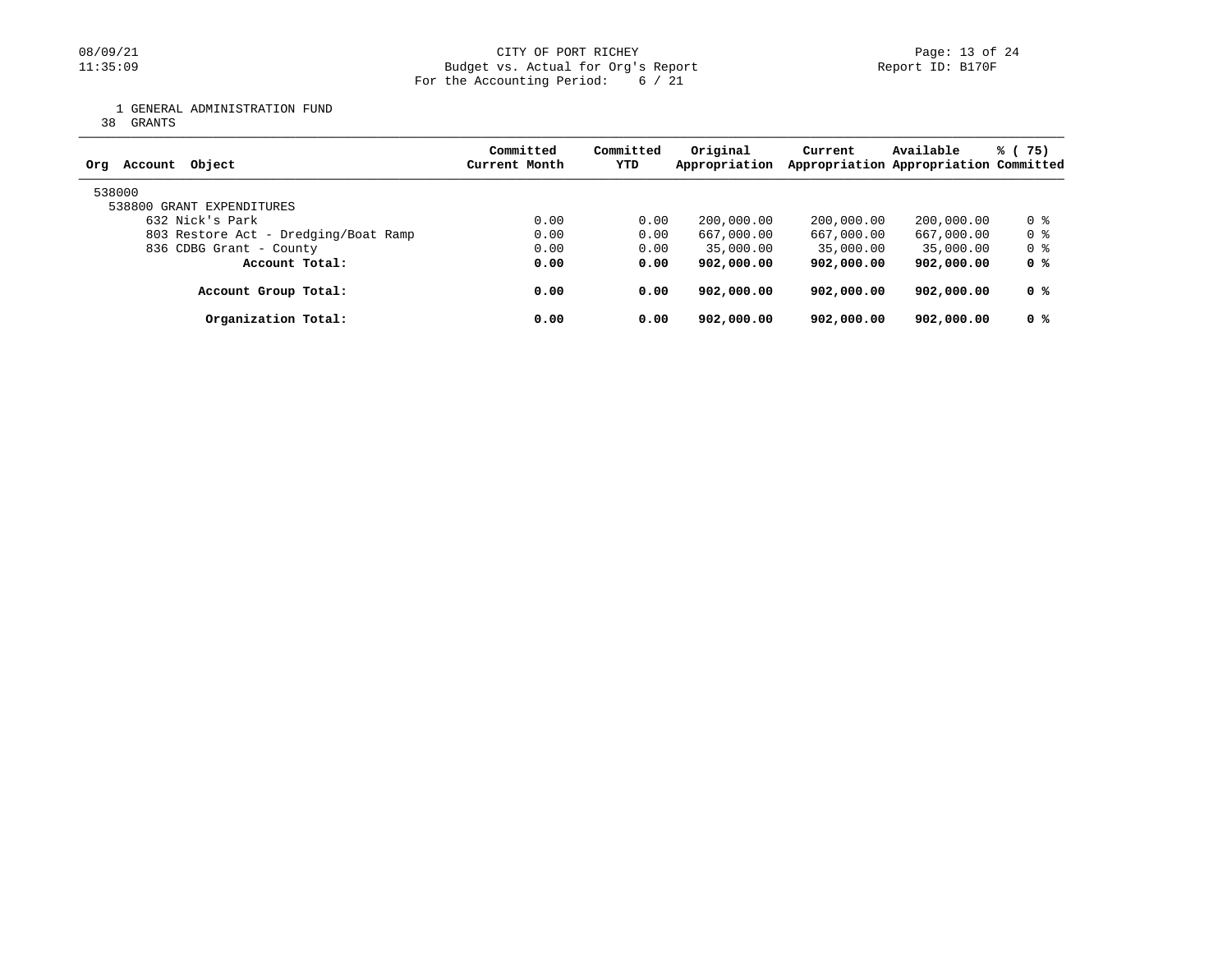## 08/09/21 CITY OF PORT RICHEY Page: 14 of 24<br>
Budget vs. Actual for Org's Report Page: 14 Of 24<br>
Page: 14 of 24 Budget vs. Actual for Org's Report For the Accounting Period: 6 / 21

1 GENERAL ADMINISTRATION FUND

41 PUBLIC WORKS DEPARTMENT

| Object<br>Org Account               | Committed<br>Current Month | Committed<br><b>YTD</b> | Original<br>Appropriation | Current    | Available<br>Appropriation Appropriation Committed | % (75)          |
|-------------------------------------|----------------------------|-------------------------|---------------------------|------------|----------------------------------------------------|-----------------|
| 541000 ROAD & STREET FACILITIES     |                            |                         |                           |            |                                                    |                 |
| 541001 Salaries & Wages             |                            |                         |                           |            |                                                    |                 |
| 120 Regular Salaries & Wages        | 3,647.18                   | 36,488.11               | 51,885.00                 | 51,885.00  | 15,396.89                                          | 70 %            |
| 140 Overtime                        | 134.69                     | 957.67                  | 2,501.00                  | 2,501.00   | 1,543.33                                           | 38 <sup>8</sup> |
| 210 FICA TAXES                      | 222.38                     | 2,755.81                | 3,078.00                  | 3,078.00   | 322.19                                             | 90%             |
| 220 Retirement Contributions        | 291.53                     | 3,600.09                | 4,023.00                  | 4,023.00   | 422.91                                             | 89 %            |
| 230 Health Insurance - Employee     | 2,551.34                   | 13, 355.57              | 29,949.00                 | 29,949.00  | 16,593.43                                          | 45 %            |
| Account Total:                      | 6,847.12                   | 57, 157. 25             | 91,436.00                 | 91,436.00  | 34,278.75                                          | 63%             |
| 541300 Operating Expenditures       |                            |                         |                           |            |                                                    |                 |
| 301 Training                        | 2,200.00                   | 2,684.00                | 5,000.00                  | 5,000.00   | 2,316.00                                           | $54$ %          |
| 315 Physical Exams                  | 0.00                       | 0.00                    | 300.00                    | 300.00     | 300.00                                             | 0 <sup>8</sup>  |
| 409 Cellular Phone                  | 58.59                      | 887.25                  | 2,400.00                  | 2,400.00   | 1,512.75                                           | 37 <sup>8</sup> |
| 430 Electricity                     | 5,966.64                   | 9,368.29                | 7,000.00                  | 7,000.00   | $-2, 368.29$                                       | 134 %           |
| 431 Street Lights                   | 261.24                     | 46, 444.67              | 35,000.00                 | 35,000.00  | $-11, 444.67$                                      | 133 %           |
| 432 Water Utility Expense           | 716.62                     | 4,138.42                | 6,000.00                  | 6,000.00   | 1,861.58                                           | 69 %            |
| 434 Sewer Utility Expense           | 468.06                     | 2,887.33                | 6,000.00                  | 6,000.00   | 3, 112.67                                          | 48 %            |
| 436 Stormwater Utility Expense      | 121.00                     | 995.00                  | 1,500.00                  | 1,500.00   | 505.00                                             | 66 %            |
| 440 RENTALS & LEASES                | 0.00                       | 0.00                    | 2,800.00                  | 2,800.00   | 2,800.00                                           | 0 <sup>8</sup>  |
| 460 Building Maintenance            | 0.00                       | 334.58                  | 7,000.00                  | 7,000.00   | 6,665.42                                           | 5 <sup>8</sup>  |
| 462 Maintenance                     | 3,530.59                   | 16,374.90               | 18,000.00                 | 18,000.00  | 1,625.10                                           | 91 %            |
| 465 Vehicle Expense                 | 474.72                     | 4,924.61                | 10,000.00                 | 10,000.00  | 5,075.39                                           | 49 %            |
| 467 Equipment Maintenance           | 0.00                       | 893.07                  | 1,000.00                  | 1,000.00   | 106.93                                             | 89 %            |
| 502 Miscellaneous                   | 467.45                     | 1,153.67                | 2,500.00                  | 2,500.00   | 1,346.33                                           | 46 %            |
| 512 Small Equipment                 | 1,066.02                   | 1,583.22                | 9,000.00                  | 9,000.00   | 7,416.78                                           | 18 %            |
| 514 Safety Equipment                | 63.02                      | 330.02                  | 1,500.00                  | 1,500.00   | 1,169.98                                           | $22$ %          |
| 520 Fuel Expense                    | 666.48                     | 7,786.24                | 15,000.00                 | 15,000.00  | 7,213.76                                           | $52$ $%$        |
| 524 Landscaping                     | 425.27                     | 4,334.01                | 20,000.00                 | 20,000.00  | 15,665.99                                          | $22$ $%$        |
| 525 Uniform Allowance               | 173.25                     | 4,826.13                | 9,000.00                  | 9,000.00   | 4,173.87                                           | 54 %            |
| 528 Chemicals                       | 105.46                     | 635.62                  | 5,000.00                  | 5,000.00   | 4,364.38                                           | 13 <sup>°</sup> |
| 530 Road Material/Pavement Markings | 105.30                     | 884.58                  | 15,000.00                 | 15,000.00  | 14, 115.42                                         | 6 <sup>°</sup>  |
| 531 Street Signs                    | 0.00                       | 1,428.64                | 6,000.00                  | 6,000.00   | 4,571.36                                           | $24$ %          |
| Account Total:                      | 16,869.71                  | 112,894.25              | 185,000.00                | 185,000.00 | 72,105.75                                          | 61%             |
| Account Group Total:                | 23,716.83                  | 170,051.50              | 276,436.00                | 276,436.00 | 106,384.50                                         | 62%             |
| Organization Total:                 | 23,716.83                  | 170,051.50              | 276,436.00                | 276,436.00 | 106,384.50                                         | 62%             |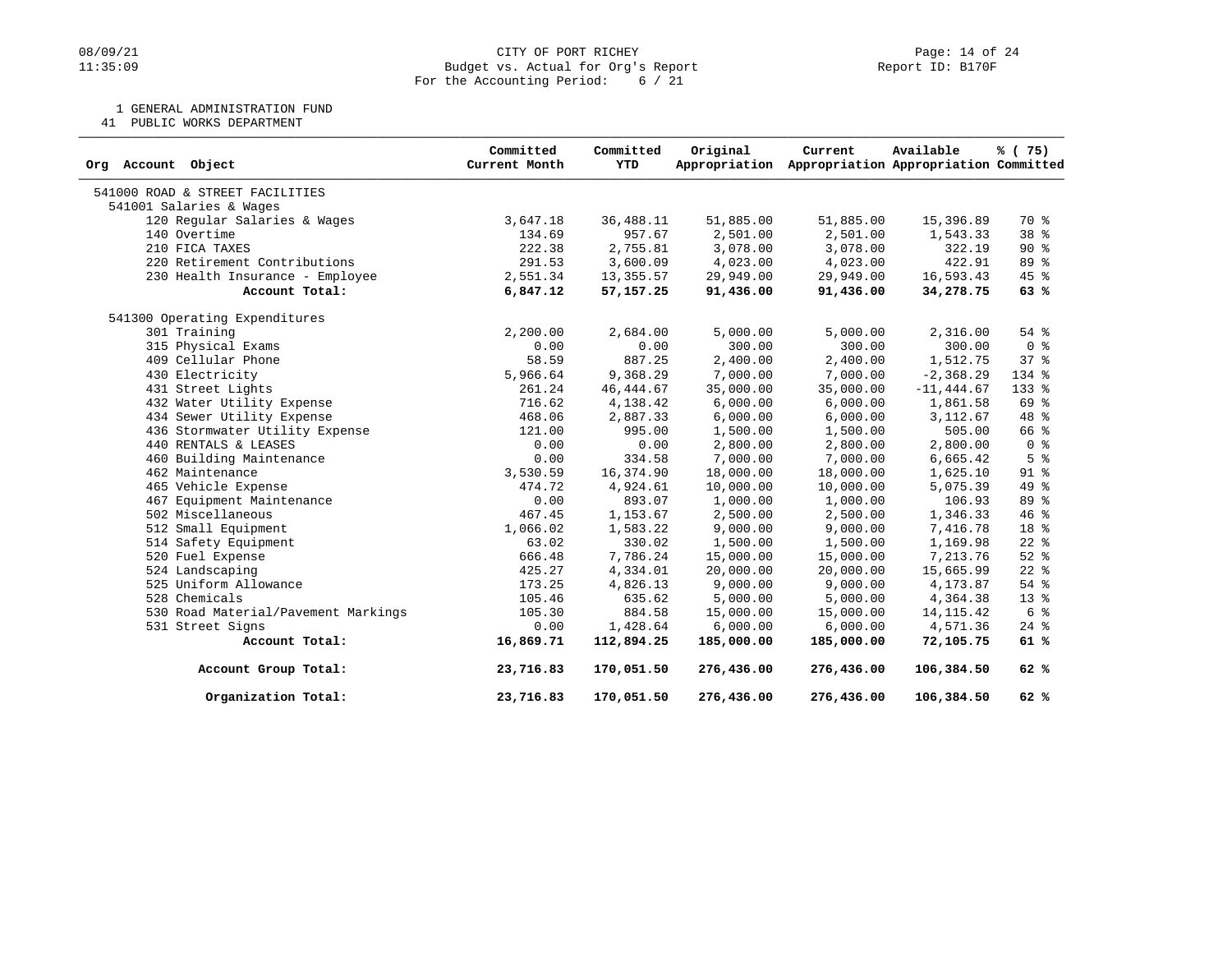#### 08/09/21 CITY OF PORT RICHEY Page: 15 of 24 11:35:09 Budget vs. Actual for Org's Report Report ID: B170F For the Accounting Period: 6 / 21

1 GENERAL ADMINISTRATION FUND

62 PUBLIC HEALTH

| Object<br>Account<br>Ora                   | Committed<br>Current Month | Committed<br>YTD | Original<br>Appropriation | Current   | Available<br>Appropriation Appropriation Committed | % (75)  |
|--------------------------------------------|----------------------------|------------------|---------------------------|-----------|----------------------------------------------------|---------|
| 562000 HEALTH<br>562300 Operating Expenses |                            |                  |                           |           |                                                    |         |
| 339 Animal Control Contract                | 0.00                       | 21,385.00        | 22,000.00                 | 22,000.00 | 615.00                                             | 97 %    |
| 433 Refuse Pick-up                         | 1,807.36                   | 6, 393.45        | 10,000.00                 | 10,000.00 | 3,606.55                                           | 64 %    |
| 519 Solid Waste Assessment                 | 0.00                       | 3,770.55         | 3,500.00                  | 3,500.00  | $-270.55$                                          | $108$ % |
| Account Total:                             | 1,807.36                   | 31,549.00        | 35,500.00                 | 35,500.00 | 3,951.00                                           | 89 %    |
| Account Group Total:                       | 1,807.36                   | 31,549.00        | 35,500.00                 | 35,500.00 | 3,951.00                                           | 89 %    |
| Organization Total:                        | 1,807.36                   | 31,549.00        | 35,500.00                 | 35,500.00 | 3,951.00                                           | 89%     |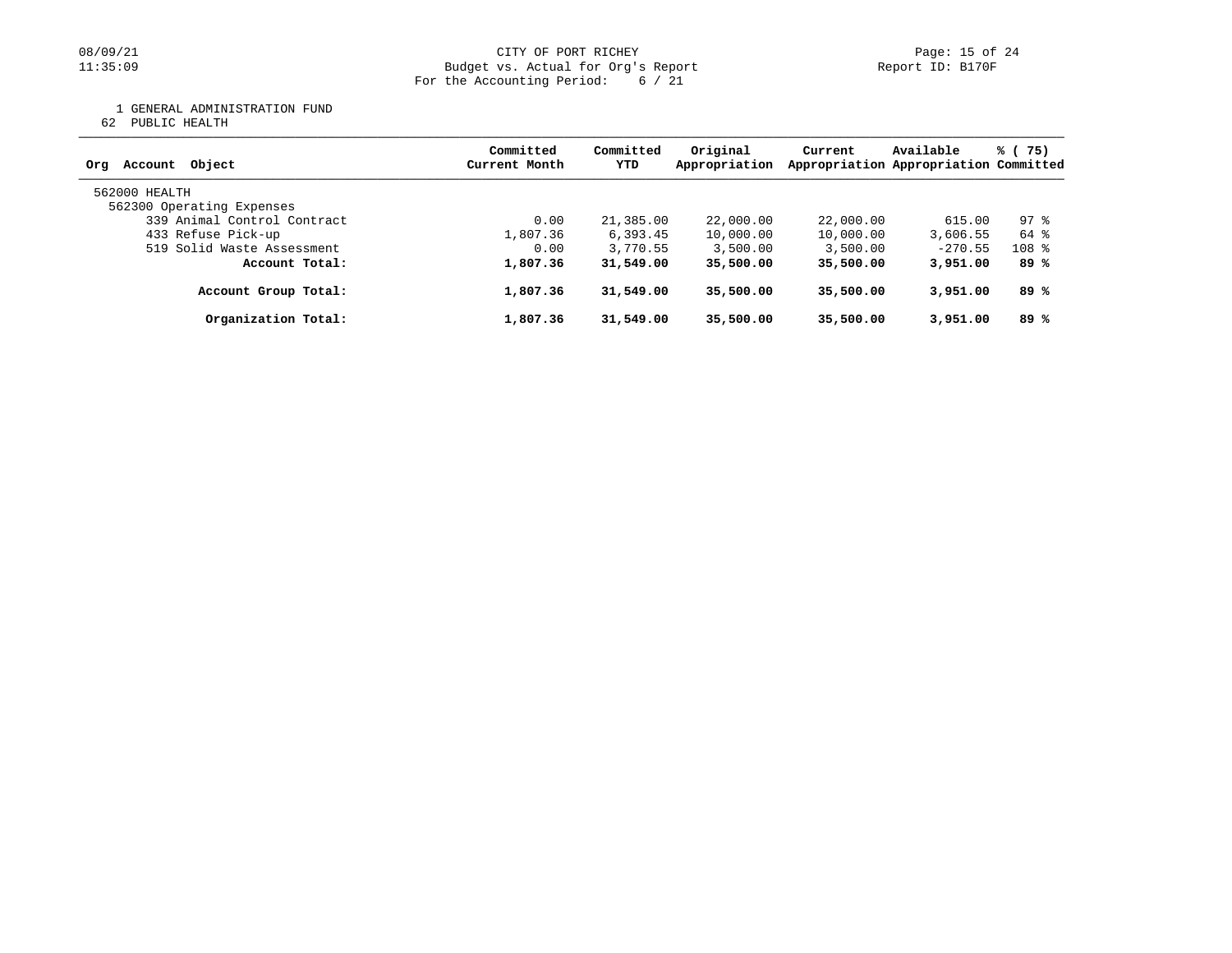## 08/09/21 CITY OF PORT RICHEY Page: 16 of 24<br>
Budget vs. Actual for Org's Report Port Peport ID: B170F Budget vs. Actual for Org's Report For the Accounting Period: 6 / 21

1 GENERAL ADMINISTRATION FUND

90 CONTINGENCIES

| Object<br>Org Account                | Committed<br>Current Month | Committed<br>YTD | Original<br>Appropriation | Current    | Available<br>Appropriation Appropriation Committed | % (75)         |
|--------------------------------------|----------------------------|------------------|---------------------------|------------|----------------------------------------------------|----------------|
| 590000                               |                            |                  |                           |            |                                                    |                |
| 590900 CONTINGENCIES                 |                            |                  |                           |            |                                                    |                |
| 911 INTERFUND ALLOCATION - GENERAL   | 0.00                       | 0.00             | 31,646.00                 | 0.00       | 0.00                                               | 0 <sup>8</sup> |
| 925 CRA City's TIF Share             | 0.00                       | 25,637.54        | 31,646.00                 | 31,646.00  | 6,008.46                                           | 81 %           |
| Account Total:                       | 0.00                       | 25,637.54        | 63,292.00                 | 31,646.00  | 6,008.46                                           | 81%            |
| 590911 RESERVE FLCLASS CONTINGENCIES |                            |                  |                           |            |                                                    |                |
| 990 Contingencies                    | 0.00                       | 0.00             | 520,639.00                | 515,471.00 | 515,471.00                                         | 0 <sub>8</sub> |
| Account Total:                       | 0.00                       | 0.00             | 520,639.00                | 515,471.00 | 515,471.00                                         | 0 %            |
| 590912 RESERVE FLFIT CONTINGENCIES   |                            |                  |                           |            |                                                    |                |
| 990 Contingencies                    | 0.00                       | 0.00             | 520,640.00                | 520,640.00 | 520,640.00                                         | 0 <sup>8</sup> |
| Account Total:                       | 0.00                       | 0.00             | 520,640.00                | 520,640.00 | 520,640.00                                         | 0 %            |
| Account Group Total:                 | 0.00                       |                  | 25,637.54 1,104,571.00    |            | 1,067,757.00 1,042,119.46                          | 2%             |
| Organization Total:                  | 0.00                       |                  | 25,637.54 1,104,571.00    |            | 1,067,757.00 1,042,119.46                          | 2%             |
|                                      |                            |                  |                           |            |                                                    |                |
| Fund Total:                          | 463,195.00                 |                  | 3,683,033.65 6,778,142.00 |            | 6,746,496.00 3,063,462.35                          | 55 %           |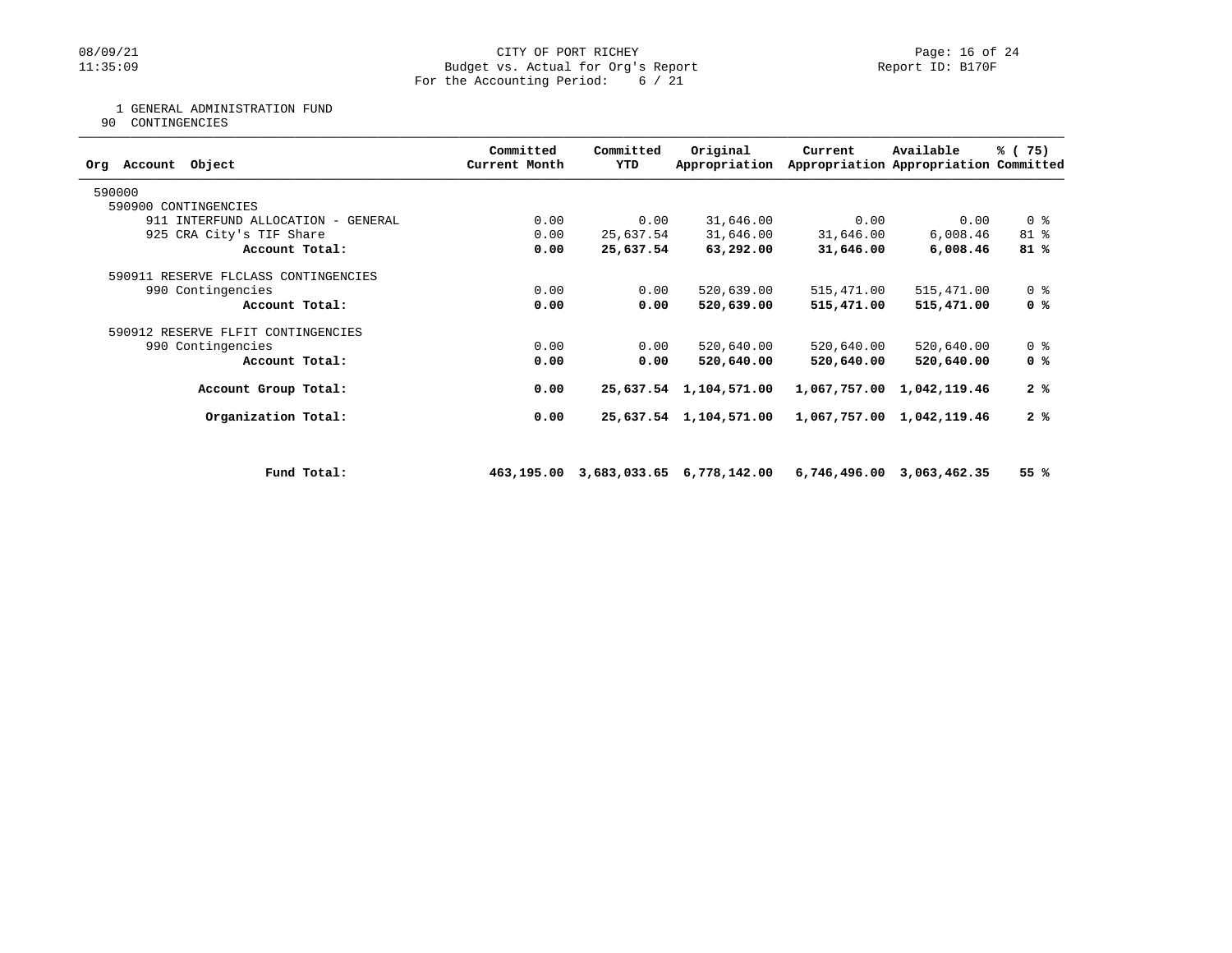#### 08/09/21 CITY OF PORT RICHEY Page: 17 of 24 11:35:09 Budget vs. Actual for Org's Report Report ID: B170F For the Accounting Period: 6 / 21

120 POLICE CONFISCATION FUND

21 POLICE DEPARTMENT

| Account Object<br>Orq         | Committed<br>Current Month | Committed<br>YTD | Original<br>Appropriation | Current   | Available<br>Appropriation Appropriation Committed | % (75)             |
|-------------------------------|----------------------------|------------------|---------------------------|-----------|----------------------------------------------------|--------------------|
| 521000 LAW<br>ENFORCEMENT     |                            |                  |                           |           |                                                    |                    |
| 521300 Operating Expenditures |                            |                  |                           |           |                                                    |                    |
| 502 Miscellaneous             | 0.00                       | 5,360.65         | 6,000,00                  | 6.000.00  | 639.35                                             | 89 %               |
| 537 Weapons Equip/Supplies    | 0.00                       | 1,450.77         | 10,000.00                 | 6.054.00  | 4,603.23                                           | $24$ $\frac{6}{6}$ |
| 566 Investigative Funds       | 0.00                       | 1,619.00         | 2,000.00                  | 2,000.00  | 381.00                                             | $81$ %             |
| Account Total:                | 0.00                       | 8,430.42         | 18,000.00                 | 14,054.00 | 5,623.58                                           | 60 %               |
| 521600 Capital Outlay         |                            |                  |                           |           |                                                    |                    |
| 648 Equipment                 | 11,244.74                  | 42,235.25        | 30,000.00                 | 36,611.67 | $-5.623.58$                                        | $115$ %            |
| Account Total:                | 11,244.74                  | 42,235.25        | 30,000.00                 | 36,611.67 | $-5,623.58$                                        | $115*$             |
| Account Group Total:          | 11,244.74                  | 50,665.67        | 48,000.00                 | 50,665.67 | 0.00                                               | 100%               |
| Organization Total:           | 11,244.74                  | 50,665.67        | 48,000,00                 | 50,665.67 | 0.00                                               | 100%               |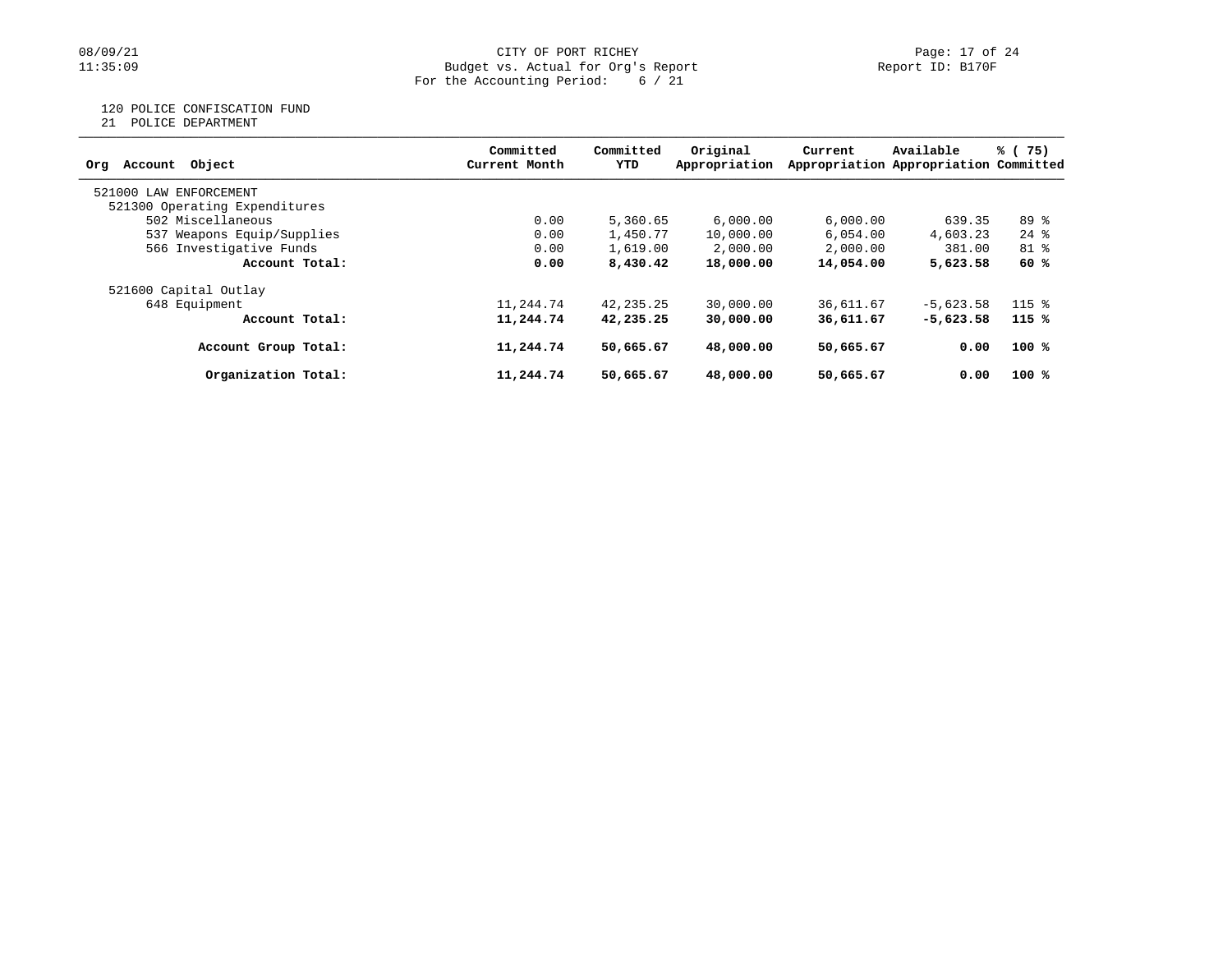#### 08/09/21 CITY OF PORT RICHEY Page: 18 of 24 11:35:09 Budget vs. Actual for Org's Report Report ID: B170F For the Accounting Period: 6 / 21

## 120 POLICE CONFISCATION FUND

59 OTHER ECONOMIC ENVIRONMENT

| Current Month | YTD       | Original<br>Appropriation | Current<br>Appropriation Appropriation Committed | Available | % (75)    |
|---------------|-----------|---------------------------|--------------------------------------------------|-----------|-----------|
|               |           |                           |                                                  |           |           |
|               |           |                           |                                                  |           |           |
| 0.00          | 0.00      | 42,444.00                 | 39,778.33                                        | 39,778.33 | 0 %       |
| 0.00          | 0.00      | 42,444.00                 | 39,778.33                                        | 39,778.33 | 0 %       |
| 0.00          | 0.00      | 42,444.00                 | 39,778.33                                        | 39,778.33 | 0 %       |
| 0.00          | 0.00      | 42,444.00                 | 39,778.33                                        | 39,778.33 | 0 %       |
|               |           |                           |                                                  |           | 56 %      |
|               | 11,244.74 | 50,665.67                 | 90,444.00                                        | 90,444.00 | 39,778.33 |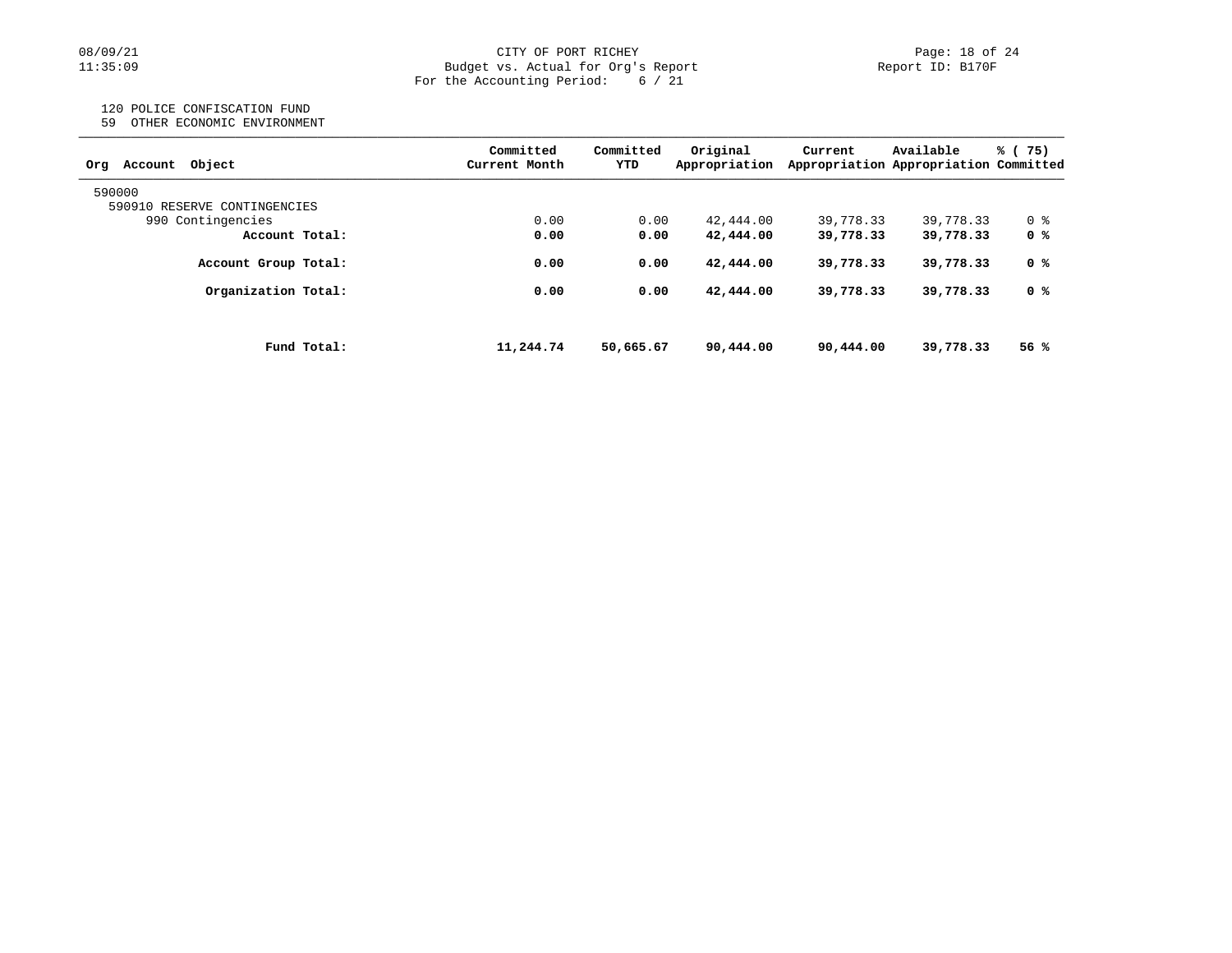## 08/09/21 CITY OF PORT RICHEY Page: 19 of 24<br>Budget vs. Actual for Org's Report Page: 19 of 24<br>Report ID: B170F Budget vs. Actual for Org's Report For the Accounting Period: 6 / 21

# 125 POLICE \$5 FUND

21 POLICE DEPARTMENT

| Object<br>Account<br>Org            |             | Committed<br>Current Month | Committed<br>YTD | Original<br>Appropriation | Current   | Available<br>Appropriation Appropriation Committed | % (75)         |
|-------------------------------------|-------------|----------------------------|------------------|---------------------------|-----------|----------------------------------------------------|----------------|
| 521000 LAW<br>ENFORCEMENT           |             |                            |                  |                           |           |                                                    |                |
| 521300 Operating Expenditures       |             |                            |                  |                           |           |                                                    |                |
| 461 Technology/Software Maintenance |             | 0.00                       | 6,570.00         | 12,300.00                 | 12,300.00 | 5,730.00                                           | $53$ $%$       |
| 502 Miscellaneous                   |             | 0.00                       | 0.00             | 10,000.00                 | 10,000.00 | 10,000.00                                          | 0 %            |
| 512 Small Equipment                 |             | 0.00                       | 0.00             | 10,000.00                 | 10,000.00 | 10,000.00                                          | 0 %            |
| 991 Reserves                        |             | 0.00                       | 0.00             | 3,700.00                  | 3,700.00  | 3,700.00                                           | 0 <sup>8</sup> |
| Account Total:                      |             | 0.00                       | 6,570.00         | 36,000.00                 | 36,000.00 | 29,430.00                                          | $18*$          |
| Account Group Total:                |             | 0.00                       | 6,570.00         | 36,000.00                 | 36,000.00 | 29,430.00                                          | 18 %           |
| Organization Total:                 |             | 0.00                       | 6,570.00         | 36,000,00                 | 36,000,00 | 29,430.00                                          | 18 %           |
|                                     |             |                            |                  |                           |           |                                                    |                |
|                                     | Fund Total: | 0.00                       | 6,570.00         | 36,000.00                 | 36,000.00 | 29,430.00                                          | 18 %           |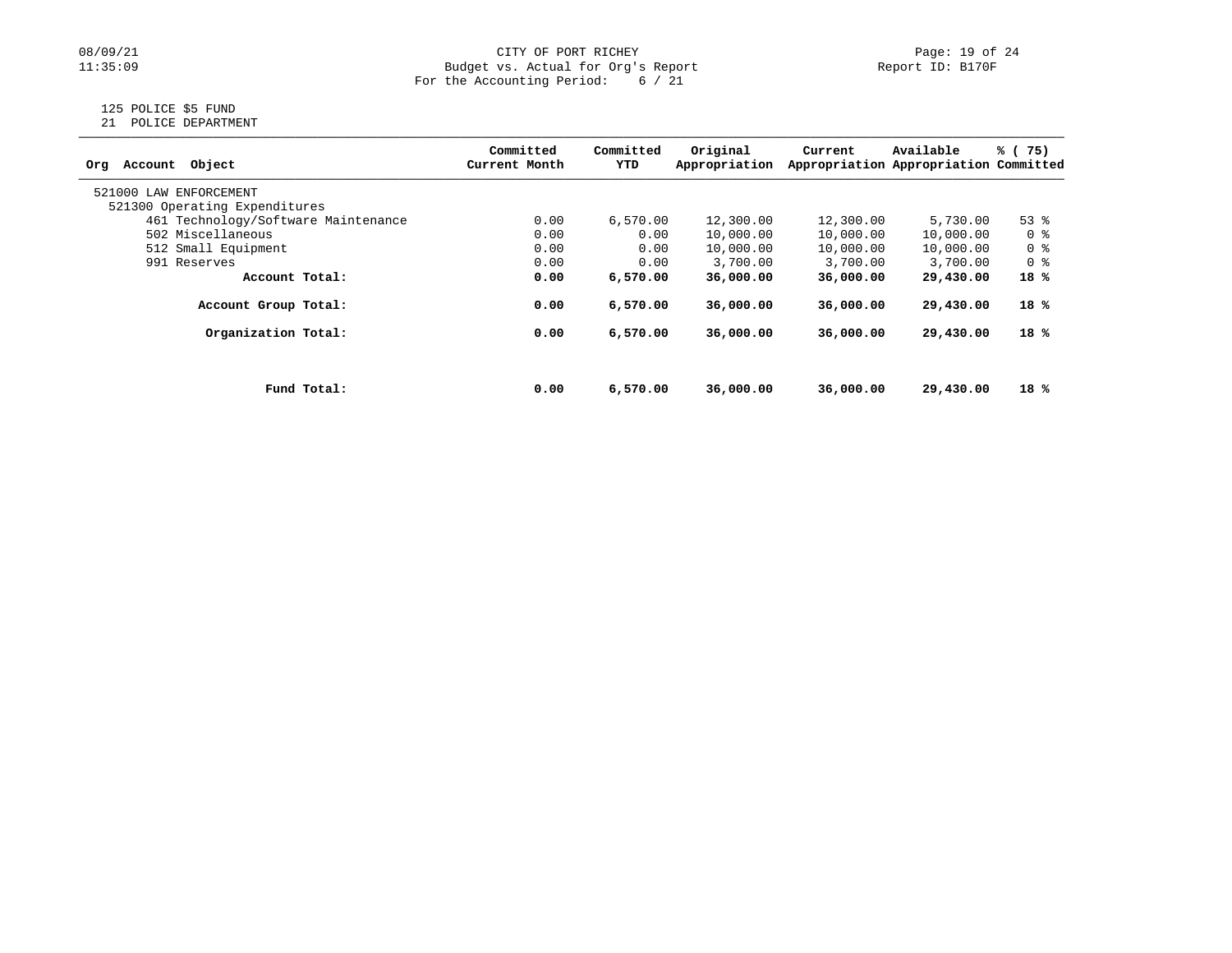## 08/09/21 CITY OF PORT RICHEY Page: 20 of 24<br>Budget vs. Actual for Org's Report Page: 20 Of 24<br>Report ID: B170F Budget vs. Actual for Org's Report For the Accounting Period: 6 / 21

#### 200 POLICE IMPACT FEES 90 CONTINGENCIES

| Object<br>Account<br>Org     | Committed<br>Current Month | Committed<br>YTD | Original<br>Appropriation | Current   | Available<br>Appropriation Appropriation Committed | % (75) |
|------------------------------|----------------------------|------------------|---------------------------|-----------|----------------------------------------------------|--------|
| 590000                       |                            |                  |                           |           |                                                    |        |
| 590910 RESERVE CONTINGENCIES |                            |                  |                           |           |                                                    |        |
| 990 Contingencies            | 0.00                       | 0.00             | 10,742.00                 | 10,742.00 | 10,742.00                                          | 0 %    |
| Account Total:               | 0.00                       | 0.00             | 10,742.00                 | 10,742.00 | 10,742.00                                          | 0 %    |
| Account Group Total:         | 0.00                       | 0.00             | 10,742.00                 | 10,742.00 | 10,742.00                                          | 0 %    |
| Organization Total:          | 0.00                       | 0.00             | 10,742.00                 | 10,742.00 | 10,742.00                                          | 0 %    |
|                              |                            |                  |                           |           |                                                    |        |
| Fund Total:                  | 0.00                       | 0.00             | 10,742.00                 | 10,742.00 | 10,742.00                                          | 0 %    |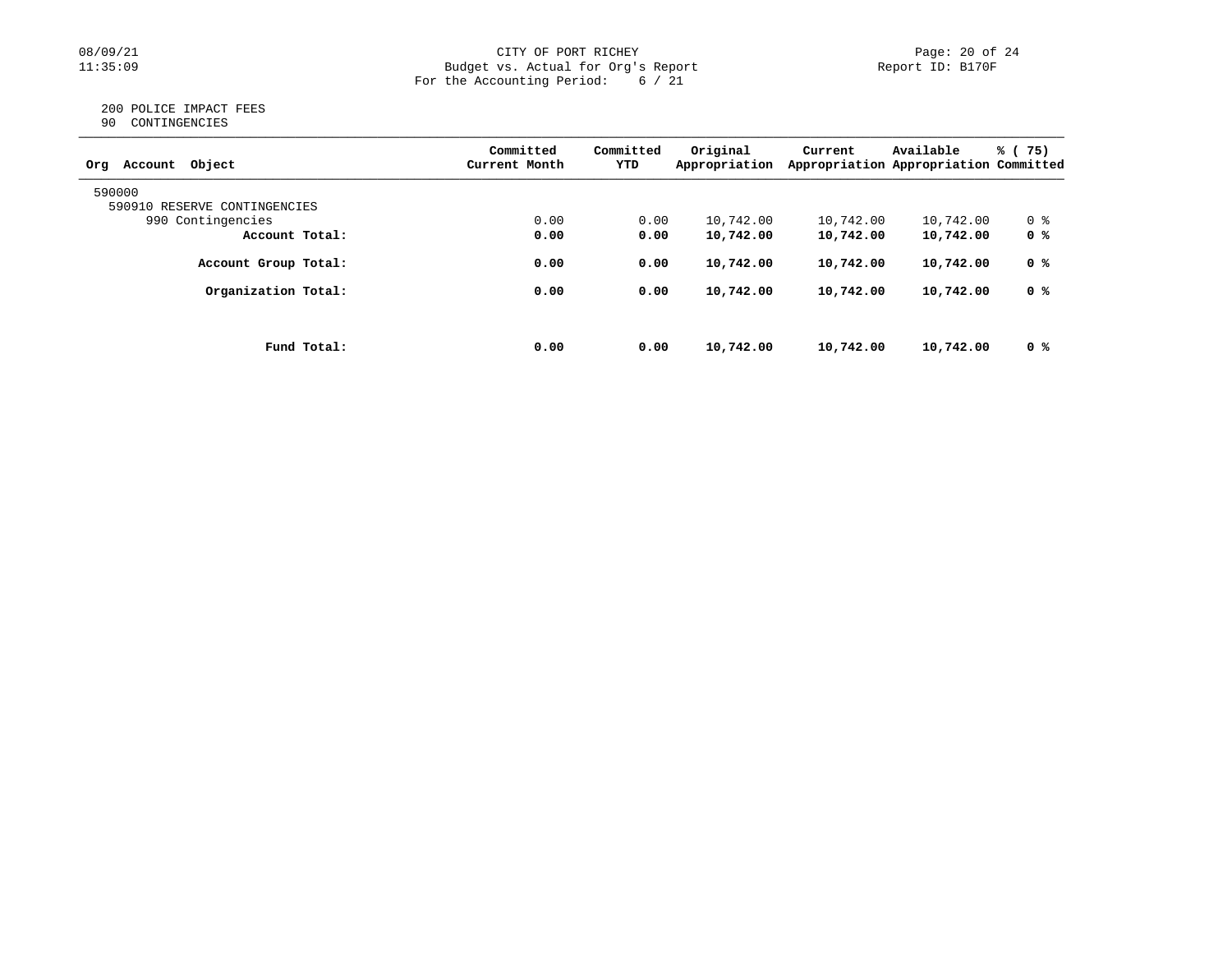## 08/09/21 CITY OF PORT RICHEY Page: 21 of 24<br>Budget vs. Actual for Org's Report Page: 21 of 24<br>Report ID: B170F Budget vs. Actual for Org's Report For the Accounting Period: 6 / 21

#### 210 FIRE IMPACT FEES 23 FIRE IMPACT FEES

| Object<br>Account<br>Orq              | Committed<br>Current Month | Committed<br>YTD | Original<br>Appropriation | Current   | Available<br>Appropriation Appropriation Committed | % (75) |
|---------------------------------------|----------------------------|------------------|---------------------------|-----------|----------------------------------------------------|--------|
| 523000                                |                            |                  |                           |           |                                                    |        |
| 523600 Capital Outlay                 |                            |                  |                           |           |                                                    |        |
| 630 Improvements Other Than Buildings | 0.00                       | 800.00           | 10,000.00                 | 10,000.00 | 9,200.00                                           | 8 දි   |
| Account Total:                        | 0.00                       | 800.00           | 10,000.00                 | 10,000.00 | 9,200,00                                           | 8 %    |
| Account Group Total:                  | 0.00                       | 800.00           | 10,000.00                 | 10,000.00 | 9,200,00                                           | 8 %    |
| Organization Total:                   | 0.00                       | 800.00           | 10,000.00                 | 10,000.00 | 9,200,00                                           | 8 %    |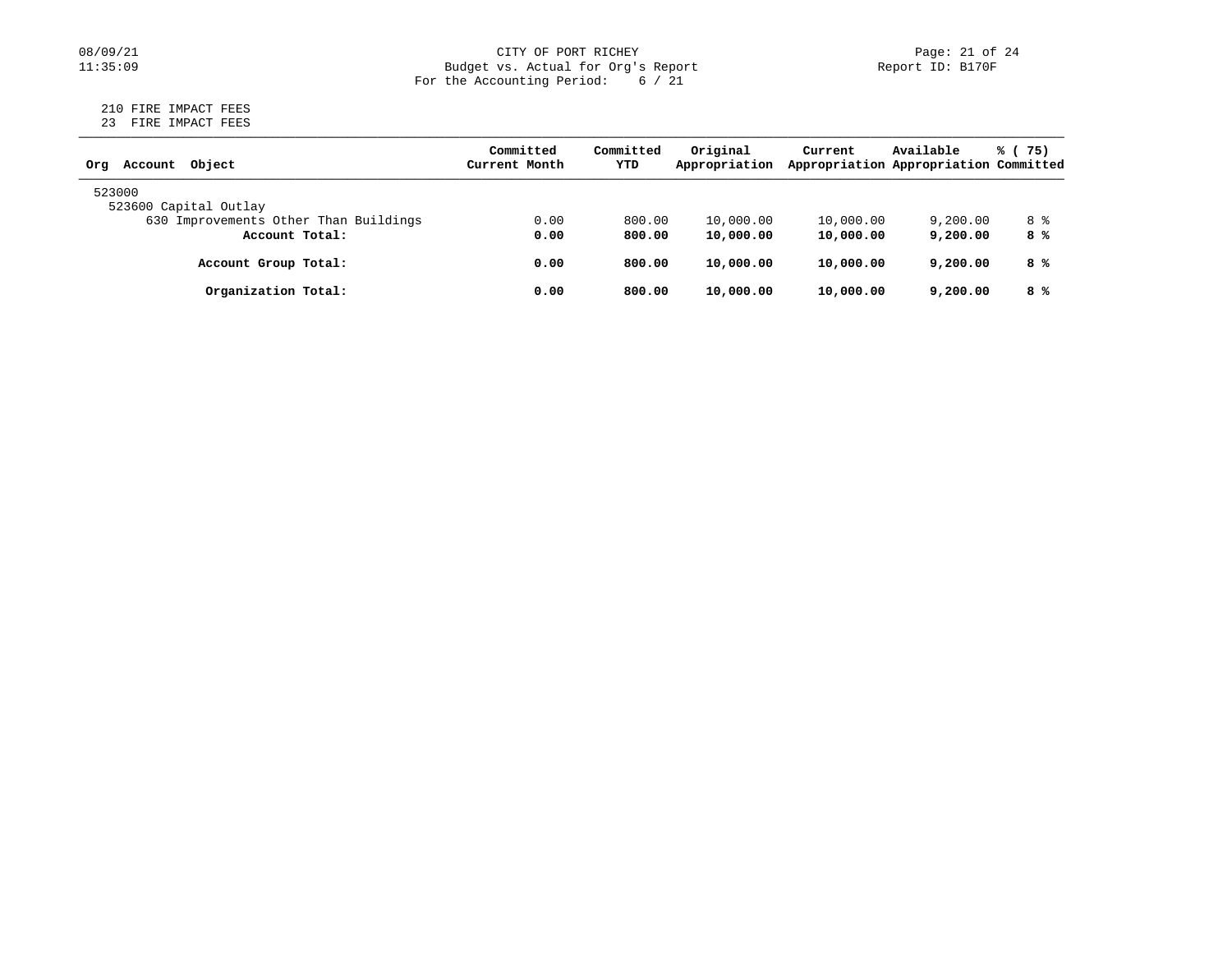## 08/09/21 CITY OF PORT RICHEY Page: 22 of 24<br>
Budget vs. Actual for Org's Report Page: 22 of 24<br>
Page: 22 of 24 Budget vs. Actual for Org's Report For the Accounting Period: 6 / 21

#### 210 FIRE IMPACT FEES

59 OTHER ECONOMIC ENVIRONMENT

| Obiect<br>Account<br>Orq     | Committed<br>Current Month | Committed<br>YTD | Original<br>Appropriation | Current   | Available<br>Appropriation Appropriation Committed | % (75) |
|------------------------------|----------------------------|------------------|---------------------------|-----------|----------------------------------------------------|--------|
| 590000                       |                            |                  |                           |           |                                                    |        |
| 590910 RESERVE CONTINGENCIES |                            |                  |                           |           |                                                    |        |
| 990 Contingencies            | 0.00                       | 0.00             | 23,921.00                 | 23,921.00 | 23,921.00                                          | 0 %    |
| Account Total:               | 0.00                       | 0.00             | 23,921.00                 | 23,921.00 | 23,921.00                                          | 0 %    |
| Account Group Total:         | 0.00                       | 0.00             | 23,921.00                 | 23,921.00 | 23,921.00                                          | 0 %    |
| Organization Total:          | 0.00                       | 0.00             | 23,921.00                 | 23,921.00 | 23,921.00                                          | 0 %    |
|                              |                            |                  |                           |           |                                                    |        |
| Fund Total:                  | 0.00                       | 800.00           | 33,921.00                 | 33,921,00 | 33,121.00                                          | 2%     |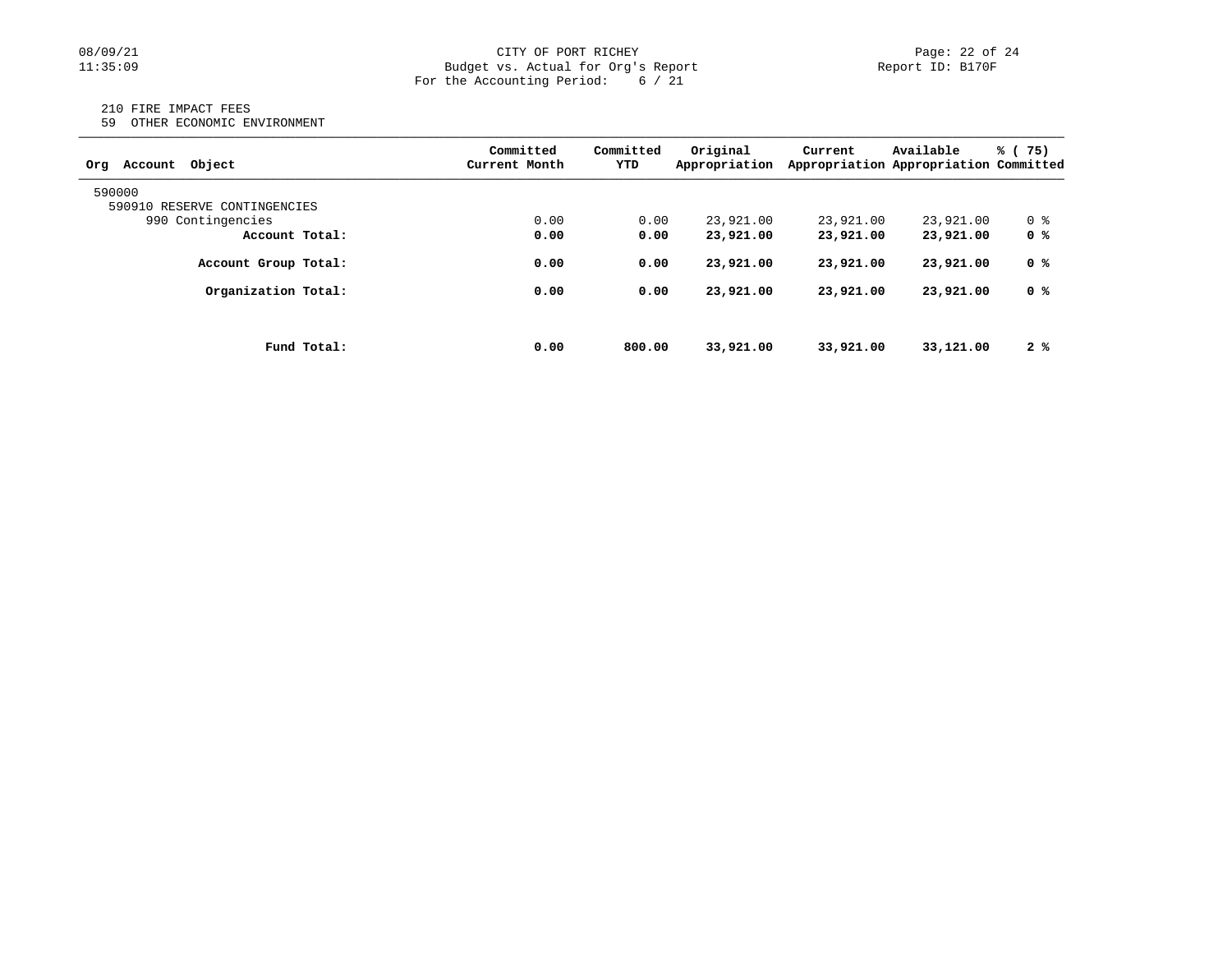#### 08/09/21 CITY OF PORT RICHEY Page: 23 of 24 11:35:09 Budget vs. Actual for Org's Report Report ID: B170F For the Accounting Period: 6 / 21

220 TRANSPORTATION IMPACT FEE

42 TRANSPORTATION IMPACT FEES

| Object<br>Account<br>Orq | Committed<br>Current Month | Committed<br>YTD | Original<br>Appropriation | Current    | Available<br>Appropriation Appropriation Committed | % (75) |
|--------------------------|----------------------------|------------------|---------------------------|------------|----------------------------------------------------|--------|
| 542000                   |                            |                  |                           |            |                                                    |        |
| 542600 Capital Outlay    |                            |                  |                           |            |                                                    |        |
| 631 Road Improvements    | 0.00                       | 0.00             | 100,000.00                | 100,000.00 | 100,000.00                                         | 0 %    |
| Account Total:           | 0.00                       | 0.00             | 100,000.00                | 100,000.00 | 100,000.00                                         | 0 %    |
| Account Group Total:     | 0.00                       | 0.00             | 100,000.00                | 100,000.00 | 100,000.00                                         | 0 %    |
| Organization Total:      | 0.00                       | 0.00             | 100,000.00                | 100,000.00 | 100,000.00                                         | 0 %    |